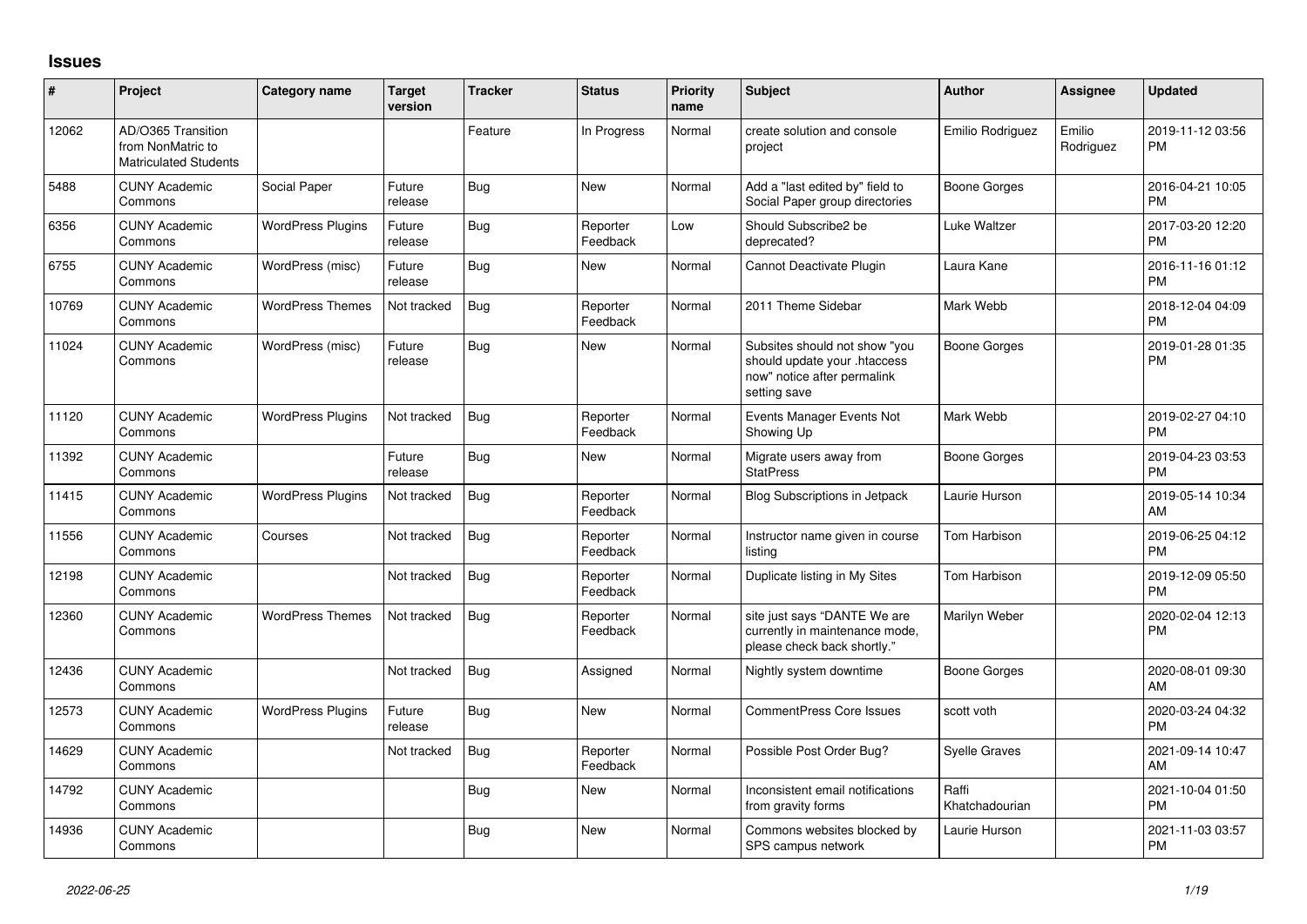| #     | Project                         | <b>Category name</b>       | <b>Target</b><br>version | <b>Tracker</b> | <b>Status</b>        | <b>Priority</b><br>name | <b>Subject</b>                                                                                  | <b>Author</b>           | <b>Assignee</b> | <b>Updated</b>                |
|-------|---------------------------------|----------------------------|--------------------------|----------------|----------------------|-------------------------|-------------------------------------------------------------------------------------------------|-------------------------|-----------------|-------------------------------|
| 14940 | <b>CUNY Academic</b><br>Commons |                            |                          | <b>Bug</b>     | <b>New</b>           | Normal                  | Discrepancy between Commons<br>profile "sites" and actual # of sites                            | Laurie Hurson           |                 | 2021-11-08 11:09<br>AM        |
| 15757 | <b>CUNY Academic</b><br>Commons |                            |                          | <b>Bug</b>     | <b>New</b>           | Normal                  | Members # do not match                                                                          | Laurie Hurson           |                 | 2022-03-30 04:52<br><b>PM</b> |
| 16255 | <b>CUNY Academic</b><br>Commons | WordPress (misc)           |                          | <b>Bug</b>     | <b>New</b>           | Normal                  | Need to define 'MULTISITE'<br>constant in wp-config.php                                         | Raymond Hoh             |                 | 2022-06-19 09:31<br>AM        |
| 16294 | <b>CUNY Academic</b><br>Commons |                            |                          | <b>Bug</b>     | <b>New</b>           | Urgent                  | CAC is down                                                                                     | Raffi<br>Khatchadourian |                 | 2022-06-24 02:36<br><b>PM</b> |
| 3419  | <b>CUNY Academic</b><br>Commons | Group Invitations          | 1.6.14                   | <b>Bug</b>     | Testing<br>Required  | Normal                  | Neatening the display of<br>messages on group requests                                          | Matt Gold               | Boone<br>Gorges | 2014-09-01 09:29<br><b>PM</b> |
| 7022  | <b>CUNY Academic</b><br>Commons | Announcements              | Future<br>release        | Bug            | <b>New</b>           | Normal                  | Sitewide announcements should<br>be displayed on, and dismissable<br>from, mapped domains       | Boone Gorges            | Boone<br>Gorges | 2018-03-22 10:18<br>AM        |
| 7663  | <b>CUNY Academic</b><br>Commons | Social Paper               | Future<br>release        | <b>Bug</b>     | <b>New</b>           | Normal                  | Social Paper notifications not<br>formatted correctly on secondary<br>sites                     | Boone Gorges            | Boone<br>Gorges | 2018-04-16 03:52<br><b>PM</b> |
| 7981  | <b>CUNY Academic</b><br>Commons | Social Paper               | Future<br>release        | Bug            | <b>New</b>           | Normal                  | Social Paper comments should<br>not go to spam                                                  | Luke Waltzer            | Boone<br>Gorges | 2018-04-16 03:52<br><b>PM</b> |
| 8675  | <b>CUNY Academic</b><br>Commons | User Onboarding            | Future<br>release        | Bug            | Reporter<br>Feedback | Low                     | Add new User search screen calls<br>for the input of email address but<br>doesn't work with one | Paul Hebert             | Boone<br>Gorges | 2017-10-11 11:17<br>AM        |
| 9289  | <b>CUNY Academic</b><br>Commons | <b>WordPress Plugins</b>   | Future<br>release        | Bug            | Reporter<br>Feedback | Normal                  | <b>Email Users Plugin</b>                                                                       | Laurie Hurson           | Boone<br>Gorges | 2018-10-24 12:34<br><b>PM</b> |
| 9515  | <b>CUNY Academic</b><br>Commons | <b>WordPress Plugins</b>   | Not tracked              | Bug            | Reporter<br>Feedback | Normal                  | Text to Speech plugin - "More<br>Slowly" checkbox not working                                   | scott voth              | Boone<br>Gorges | 2018-06-13 02:26<br><b>PM</b> |
| 9926  | <b>CUNY Academic</b><br>Commons | <b>WordPress Plugins</b>   | Future<br>release        | <b>Bug</b>     | <b>New</b>           | Normal                  | twitter-mentions-as-comments<br>cron jobs can run long                                          | Boone Gorges            | Boone<br>Gorges | 2018-10-24 12:34<br><b>PM</b> |
| 9979  | <b>CUNY Academic</b><br>Commons | <b>Email Notifications</b> | Not tracked              | <b>Bug</b>     | Reporter<br>Feedback | Normal                  | Reports of slow email activation<br>emails                                                      | <b>Matt Gold</b>        | Boone<br>Gorges | 2018-08-29 09:40<br><b>PM</b> |
| 10040 | <b>CUNY Academic</b><br>Commons | WordPress (misc)           | Not tracked              | <b>Bug</b>     | Reporter<br>Feedback | Normal                  | User doesn't see full list of themes   Matt Gold                                                |                         | Boone<br>Gorges | 2018-07-25 10:12<br>AM        |
| 10678 | <b>CUNY Academic</b><br>Commons |                            | Not tracked              | <b>Bug</b>     | Reporter<br>Feedback | High                    | Newsletter Plugin Not Sending<br><b>Out Newsletters</b>                                         | Mark Webb               | Boone<br>Gorges | 2019-09-16 09:38<br><b>PM</b> |
| 10794 | <b>CUNY Academic</b><br>Commons | Performance                | Not tracked              | <b>Bug</b>     | <b>New</b>           | Normal                  | Memcached connection<br>occasionally breaks                                                     | Boone Gorges            | Boone<br>Gorges | 2018-12-06 03:30<br><b>PM</b> |
| 12438 | <b>CUNY Academic</b><br>Commons | Courses                    | Not tracked              | Bug            | <b>New</b>           | Normal                  | Site appearing twice                                                                            | Laurie Hurson           | Boone<br>Gorges | 2020-02-18 01:34<br><b>PM</b> |
| 13949 | <b>CUNY Academic</b><br>Commons |                            | Not tracked              | Bug            | <b>New</b>           | Normal                  | Continued debugging of runaway<br>MySQL connections                                             | Matt Gold               | Boone<br>Gorges | 2021-09-14 10:42<br>AM        |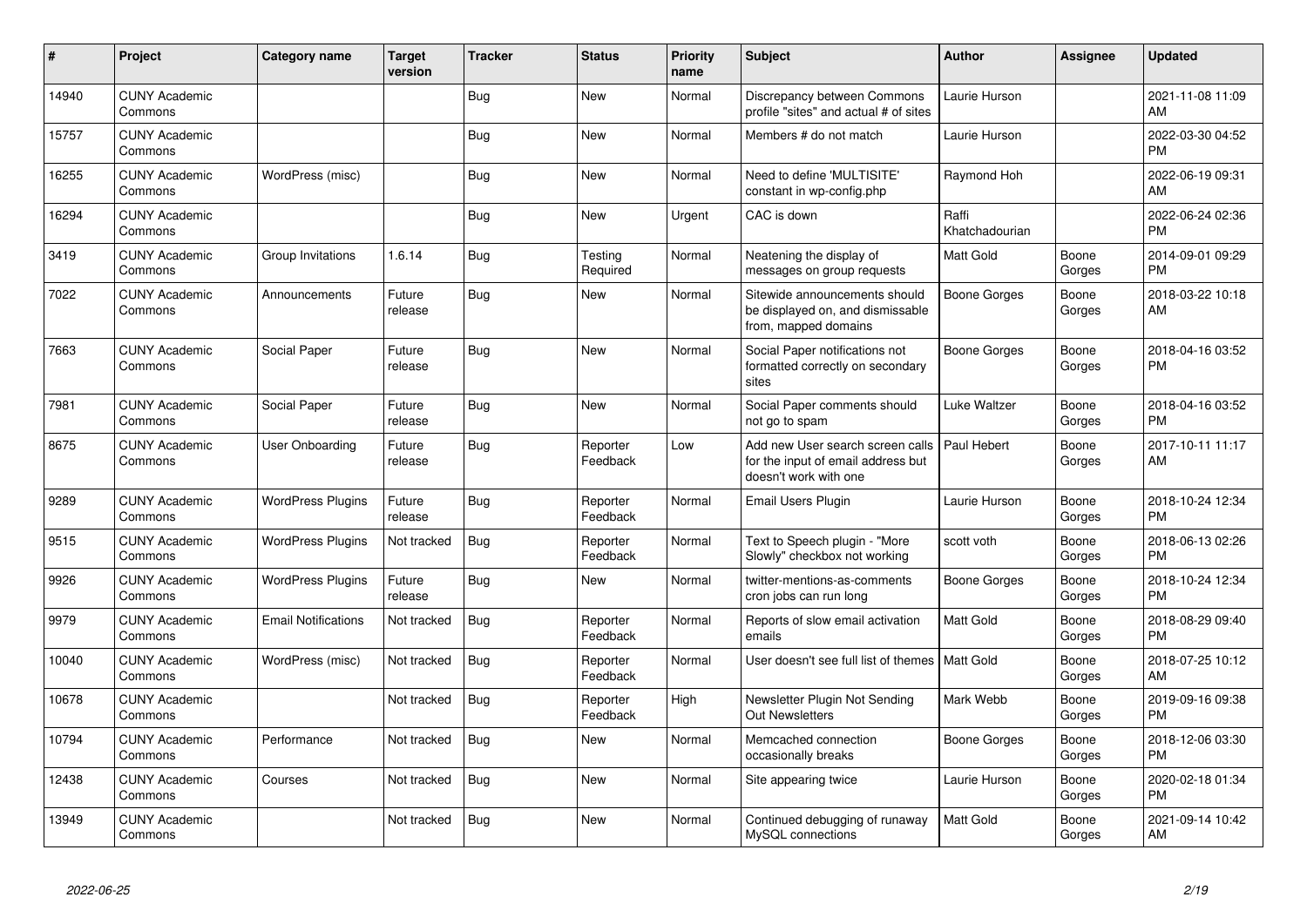| #     | Project                         | <b>Category name</b>     | <b>Target</b><br>version | <b>Tracker</b> | <b>Status</b>        | <b>Priority</b><br>name | Subject                                                                      | Author                  | <b>Assignee</b>     | <b>Updated</b>                |
|-------|---------------------------------|--------------------------|--------------------------|----------------|----------------------|-------------------------|------------------------------------------------------------------------------|-------------------------|---------------------|-------------------------------|
| 14113 | <b>CUNY Academic</b><br>Commons | WordPress (misc)         | Future<br>release        | <b>Bug</b>     | Hold                 | Normal                  | Block Editor Not Working on this<br>page - Json error                        | scott voth              | Boone<br>Gorges     | 2021-03-05 11:01<br>AM        |
| 14483 | <b>CUNY Academic</b><br>Commons | WordPress - Media        | Not tracked              | <b>Bug</b>     | Reporter<br>Feedback | Normal                  | Wordpress PDF Embed Stopped<br>Working after JITP Media Clone                | Patrick DeDauw          | Boone<br>Gorges     | 2021-05-20 01:51<br><b>PM</b> |
| 14908 | <b>CUNY Academic</b><br>Commons | Performance              |                          | <b>Bug</b>     | New                  | Normal                  | Stale object cache on cdev                                                   | Raymond Hoh             | Boone<br>Gorges     | 2021-12-07 09:45<br>AM        |
| 14987 | <b>CUNY Academic</b><br>Commons | <b>WordPress Plugins</b> | Future<br>release        | Bug            | New                  | Normal                  | Elementor update causes<br>database freeze-up                                | Boone Gorges            | Boone<br>Gorges     | 2021-11-29 12:02<br><b>PM</b> |
| 15242 | <b>CUNY Academic</b><br>Commons | Performance              | Not tracked              | <b>Bug</b>     | Reporter<br>Feedback | Normal                  | Slugist site                                                                 | Raffi<br>Khatchadourian | Boone<br>Gorges     | 2022-02-07 11:14<br>AM        |
| 16199 | <b>CUNY Academic</b><br>Commons | <b>Directories</b>       | 2.0.2                    | <b>Bug</b>     | New                  | Normal                  | Removed "Semester" Filter from<br><b>Courses Directory</b>                   | Laurie Hurson           | Boone<br>Gorges     | 2022-06-14 11:36<br>AM        |
| 5827  | <b>CUNY Academic</b><br>Commons | <b>Public Portfolio</b>  | Future<br>release        | <b>Bug</b>     | Assigned             | Normal                  | Academic Interests square<br>bracket links not working                       | scott voth              | Chris Stein         | 2016-08-11 11:59<br><b>PM</b> |
| 4438  | <b>CUNY Academic</b><br>Commons | Events                   | Future<br>release        | <b>Bug</b>     | Assigned             | Normal                  | Events Calendar - Export<br><b>Recurring Events</b>                          | scott voth              | Daniel Jones        | 2016-05-23 04:25<br><b>PM</b> |
| 5268  | <b>CUNY Academic</b><br>Commons | Group Forums             | Future<br>release        | <b>Bug</b>     | Assigned             | Normal                  | Long-time to post to multiple<br>groups                                      | Luke Waltzer            | Daniel Jones        | 2016-09-07 06:31<br><b>PM</b> |
| 2167  | <b>CUNY Academic</b><br>Commons | WordPress (misc)         | Future<br>release        | <b>Bug</b>     | Assigned             | Normal                  | CAC-Livestream Plugin Issues                                                 | Michael Smith           | Dominic<br>Giglio   | 2015-01-02 03:06<br><b>PM</b> |
| 9835  | <b>CUNY Academic</b><br>Commons | Group Forums             | Future<br>release        | Bug            | Assigned             | Normal                  | add a "like" function?                                                       | Marilyn Weber           | <b>Erik Trainer</b> | 2018-06-05 01:49<br><b>PM</b> |
| 13331 | <b>CUNY Academic</b><br>Commons | Site cloning             | Future<br>release        | <b>Bug</b>     | New                  | Normal                  | Combine Site Template and<br>Clone operations                                | Boone Gorges            | Jeremy Felt         | 2021-11-19 12:39<br><b>PM</b> |
| 11879 | <b>CUNY Academic</b><br>Commons |                          | Not tracked              | <b>Bug</b>     | New                  | Normal                  | Hypothesis comments appearing<br>on multiple, different pdfs across<br>blogs | Laurie Hurson           | Laurie Hurson       | 2019-09-19 02:39<br><b>PM</b> |
| 3691  | <b>CUNY Academic</b><br>Commons | <b>WordPress Plugins</b> | Future<br>release        | <b>Bug</b>     | New                  | Normal                  | <b>WPMU Domain Mapping</b><br>Debugging on cdev                              | Raymond Hoh             | <b>Matt Gold</b>    | 2014-12-12 09:04<br>AM        |
| 4972  | <b>CUNY Academic</b><br>Commons | Analytics                | Not tracked              | <b>Bug</b>     | New                  | Normal                  | <b>Newsletter Analytics</b>                                                  | Stephen Real            | Matt Gold           | 2015-12-09 12:54<br><b>PM</b> |
| 3939  | <b>CUNY Academic</b><br>Commons | <b>WordPress Plugins</b> | Future<br>release        | <b>Bug</b>     | Hold                 | Normal                  | Activity stream support for<br>Co-Authors Plus plugin                        | Raymond Hoh             | Raymond<br>Hoh      | 2015-11-09 06:13<br><b>PM</b> |
| 4388  | <b>CUNY Academic</b><br>Commons | WordPress (misc)         | Future<br>release        | <b>Bug</b>     | Assigned             | Normal                  | Repeated request for<br>authentication.                                      | Alice.Lynn<br>McMichael | Raymond<br>Hoh      | 2015-08-11 07:35<br>PM        |
| 4535  | <b>CUNY Academic</b><br>Commons | My Commons               | Future<br>release        | <b>Bug</b>     | New                  | Low                     | My Commons filter issue                                                      | scott voth              | Raymond<br>Hoh      | 2015-09-01 11:17<br>AM        |
| 5282  | <b>CUNY Academic</b><br>Commons | Social Paper             | Future<br>release        | <b>Bug</b>     | New                  | Normal                  | Replying via email directs to<br>paper but not individual comment.           | Marilyn Weber           | Raymond<br>Hoh      | 2016-03-02 01:48<br>PM        |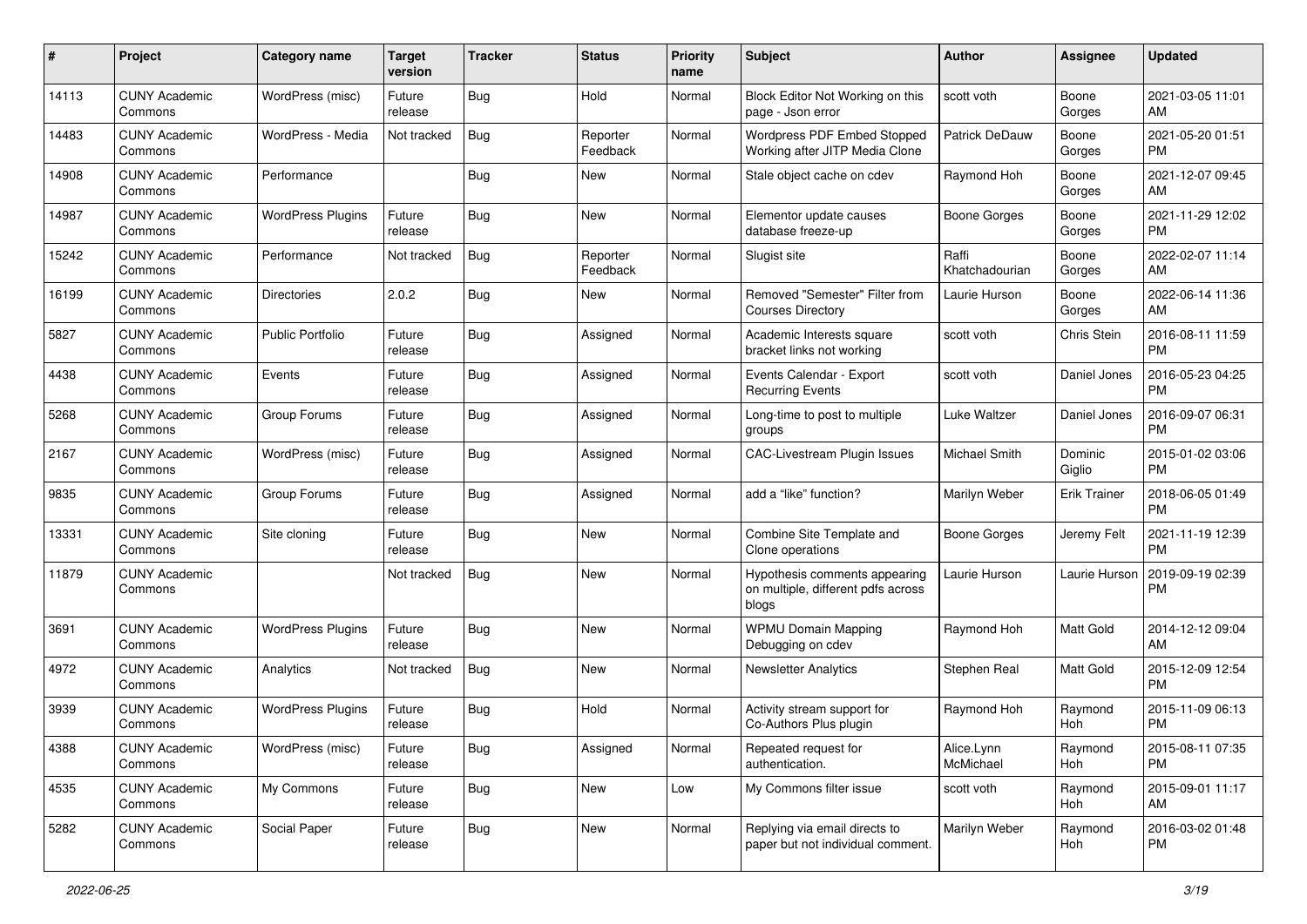| #     | Project                         | <b>Category name</b>       | Target<br>version | <b>Tracker</b> | <b>Status</b>        | <b>Priority</b><br>name | <b>Subject</b>                                                   | <b>Author</b>           | <b>Assignee</b>       | <b>Updated</b>                |
|-------|---------------------------------|----------------------------|-------------------|----------------|----------------------|-------------------------|------------------------------------------------------------------|-------------------------|-----------------------|-------------------------------|
| 5691  | <b>CUNY Academic</b><br>Commons | <b>Blogs (BuddyPress)</b>  | Future<br>release | Bug            | Assigned             | High                    | Differing numbers on Sites display                               | <b>Matt Gold</b>        | Raymond<br>Hoh        | 2016-06-13 01:37<br><b>PM</b> |
| 6644  | <b>CUNY Academic</b><br>Commons |                            | Not tracked       | Bug            | Reporter<br>Feedback | High                    | White Screen at Login Pge                                        | Luke Waltzer            | Raymond<br><b>Hoh</b> | 2016-11-21 10:34<br><b>PM</b> |
| 6671  | <b>CUNY Academic</b><br>Commons | Reply By Email             | Not tracked       | Bug            | Assigned             | Normal                  | "Post too often" RBE error<br>message                            | Matt Gold               | Raymond<br>Hoh        | 2016-11-11 09:55<br>AM        |
| 6749  | <b>CUNY Academic</b><br>Commons | Events                     | Future<br>release | <b>Bug</b>     | <b>New</b>           | Low                     | BPEO iCal request can trigger<br>very large number of DB queries | Boone Gorges            | Raymond<br><b>Hoh</b> | 2016-11-15 10:09<br><b>PM</b> |
| 6995  | <b>CUNY Academic</b><br>Commons | Home Page                  | Not tracked       | <b>Bug</b>     | Assigned             | Normal                  | member filter on homepage not<br>working                         | <b>Matt Gold</b>        | Raymond<br><b>Hoh</b> | 2016-12-11 09:46<br><b>PM</b> |
| 7928  | <b>CUNY Academic</b><br>Commons | Group Forums               | Not tracked       | Bug            | <b>New</b>           | Normal                  | Duplicate Forum post                                             | Luke Waltzer            | Raymond<br>Hoh        | 2017-04-11 09:27<br><b>PM</b> |
| 8991  | <b>CUNY Academic</b><br>Commons | Reply By Email             | Not tracked       | <b>Bug</b>     | Hold                 | Normal                  | RBE duplicate email message<br>issue                             | Matt Gold               | Raymond<br>Hoh        | 2018-02-18 08:53<br><b>PM</b> |
| 9060  | <b>CUNY Academic</b><br>Commons | Commons In A Box           | Not tracked       | Bug            | Hold                 | Normal                  | Problems with CBox image library<br>upload                       | Lisa Rhody              | Raymond<br>Hoh        | 2018-01-10 03:26<br><b>PM</b> |
| 9346  | <b>CUNY Academic</b><br>Commons | WordPress (misc)           | Not tracked       | <b>Bug</b>     | <b>New</b>           | Normal                  | Clone cetls.bmcc.cuny.edu for<br>development                     | Owen Roberts            | Raymond<br>Hoh        | 2018-03-06 05:35<br><b>PM</b> |
| 10262 | <b>CUNY Academic</b><br>Commons |                            | Not tracked       | <b>Bug</b>     | Reporter<br>Feedback | Normal                  | Newsletter Plugin: Broken Image<br>at Bottom of All Newsletters  | Mark Webb               | Raymond<br>Hoh        | 2018-08-30 05:17<br><b>PM</b> |
| 11243 | <b>CUNY Academic</b><br>Commons | BuddyPress (misc)          | Future<br>release | <b>Bug</b>     | <b>New</b>           | Normal                  | Audit bp-custom.php                                              | Raymond Hoh             | Raymond<br><b>Hoh</b> | 2022-04-26 11:59<br>AM        |
| 11649 | <b>CUNY Academic</b><br>Commons | <b>WordPress Plugins</b>   | 2.0.2             | <b>Bug</b>     | In Progress          | Normal                  | CC license displayed on every<br>page                            | Gina Cherry             | Raymond<br>Hoh        | 2022-06-14 11:36<br>AM        |
| 11971 | <b>CUNY Academic</b><br>Commons | <b>Email Notifications</b> | Future<br>release | Bug            | Reporter<br>Feedback | Low                     | Pictures obscured in emailed post  <br>notifications             | <b>Marilyn Weber</b>    | Raymond<br>Hoh        | 2019-11-21 01:14<br><b>PM</b> |
| 13328 | <b>CUNY Academic</b><br>Commons | Group Forums               | Not tracked       | Bug            | Reporter<br>Feedback | Normal                  | cross-posting in two related<br>groups                           | Marilyn Weber           | Raymond<br>Hoh        | 2020-09-15 10:39<br><b>PM</b> |
| 13430 | <b>CUNY Academic</b><br>Commons | Reply By Email             | Not tracked       | Bug            | <b>New</b>           | Normal                  | Delay in RBE                                                     | Luke Waltzer            | Raymond<br>Hoh        | 2020-10-13 11:16<br>AM        |
| 13457 | <b>CUNY Academic</b><br>Commons | Group Forums               | 2.0.2             | <b>Bug</b>     | <b>New</b>           | High                    | Forum post not sending<br>notifications                          | Filipa Calado           | Raymond<br>Hoh        | 2022-06-14 11:36<br>AM        |
| 14496 | <b>CUNY Academic</b><br>Commons | Domain Mapping             | Future<br>release | Bug            | <b>New</b>           | Normal                  | Mapped domain SSO uses<br>third-party cookies                    | Raymond Hoh             | Raymond<br><b>Hoh</b> | 2021-05-24 04:03<br><b>PM</b> |
| 15516 | <b>CUNY Academic</b><br>Commons | <b>WordPress Plugins</b>   |                   | <b>Bug</b>     | Reporter<br>Feedback | Normal                  | Can't publish or save draft of post<br>on wordpress.com          | Raffi<br>Khatchadourian | Raymond<br>Hoh        | 2022-03-02 05:52<br><b>PM</b> |
| 16177 | <b>CUNY Academic</b><br>Commons | Reply By Email             |                   | <b>Bug</b>     | <b>New</b>           | Normal                  | Switch to Inbound mode for RBE                                   | Raymond Hoh             | Raymond<br>Hoh        | 2022-05-30 04:32<br>PM        |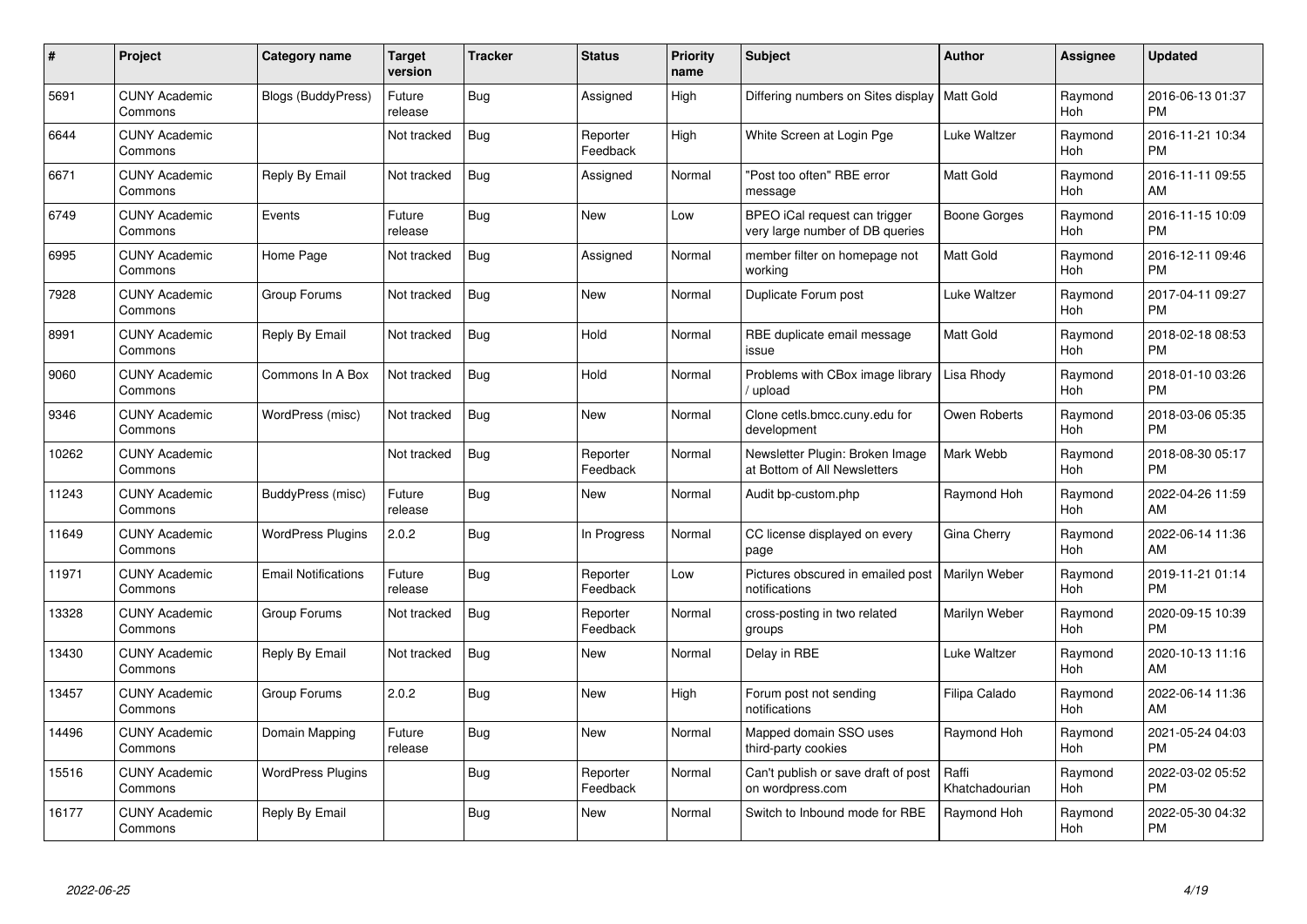| #     | Project                         | Category name              | <b>Target</b><br>version | <b>Tracker</b> | <b>Status</b>                       | <b>Priority</b><br>name | <b>Subject</b>                                                            | <b>Author</b>           | <b>Assignee</b>       | <b>Updated</b>                |
|-------|---------------------------------|----------------------------|--------------------------|----------------|-------------------------------------|-------------------------|---------------------------------------------------------------------------|-------------------------|-----------------------|-------------------------------|
| 16245 | <b>CUNY Academic</b><br>Commons | WordPress (misc)           |                          | <b>Bug</b>     | Reporter<br>Feedback                | Normal                  | Save Button missing on<br>WordPress Profile page                          | scott voth              | Raymond<br><b>Hoh</b> | 2022-06-16 03:09<br><b>PM</b> |
| 16296 | <b>CUNY Academic</b><br>Commons | Home Page                  | 2.0.2                    | <b>Bug</b>     | Staged for<br>Production<br>Release | Normal                  | "Visit Profile" link on Member<br>Directory page doesn't work<br>properly | Raymond Hoh             | Raymond<br>Hoh        | 2022-06-24 07:54<br><b>PM</b> |
| 4661  | <b>CUNY Academic</b><br>Commons | <b>User Experience</b>     | Future<br>release        | Bug            | Assigned                            | Normal                  | <b>Simplify Events text</b>                                               | Matt Gold               | Samantha<br>Raddatz   | 2015-10-02 09:06<br><b>PM</b> |
| 5317  | <b>CUNY Academic</b><br>Commons | <b>Group Blogs</b>         | Not tracked              | Bug            | Reporter<br>Feedback                | Normal                  | Notifications of New Post Didn't<br>Come                                  | Luke Waltzer            | Samantha<br>Raddatz   | 2016-03-21 10:41<br><b>PM</b> |
| 8440  | <b>CUNY Academic</b><br>Commons | Onboarding                 | Not tracked              | Bug            | <b>New</b>                          | Normal                  | Create Test Email Accounts for<br><b>Onboarding Project</b>               | Stephen Real            | Stephen Real          | 2017-08-01 09:49<br><b>PM</b> |
| 364   | <b>CUNY Academic</b><br>Commons | <b>WordPress Plugins</b>   | Future<br>release        | Feature        | <b>New</b>                          | Normal                  | <b>Bulletin Board</b>                                                     | <b>Matt Gold</b>        |                       | 2015-01-05 08:50<br><b>PM</b> |
| 5199  | <b>CUNY Academic</b><br>Commons | Social Paper               | Future<br>release        | Feature        | <b>New</b>                          | Normal                  | add tables to the SP editor                                               | Marilyn Weber           |                       | 2016-10-24 11:27<br>AM        |
| 5205  | <b>CUNY Academic</b><br>Commons | Social Paper               | Future<br>release        | Feature        | <b>New</b>                          | Normal                  | Social Paper folders                                                      | Marilyn Weber           |                       | 2016-02-11 10:24<br><b>PM</b> |
| 5489  | <b>CUNY Academic</b><br>Commons | Social Paper               | Future<br>release        | Feature        | <b>New</b>                          | Normal                  | Asc/desc sorting for Social Paper<br>directories                          | <b>Boone Gorges</b>     |                       | 2016-04-21 10:06<br><b>PM</b> |
| 5992  | <b>CUNY Academic</b><br>Commons | <b>Email Notifications</b> | Future<br>release        | Feature        | <b>New</b>                          | Normal                  | Changing the From line of<br>autogenerated blog emails                    | Marilyn Weber           |                       | 2018-09-27 05:19<br><b>PM</b> |
| 6332  | <b>CUNY Academic</b><br>Commons | WordPress (misc)           | Future<br>release        | Feature        | <b>New</b>                          | Normal                  | Allow uploaded files to be marked<br>as private in an ad hoc way          | <b>Boone Gorges</b>     |                       | 2016-10-17 11:41<br><b>PM</b> |
| 9720  | <b>CUNY Academic</b><br>Commons | Authentication             | Future<br>release        | Feature        | New                                 | Normal                  | The Commons should be an<br>oAuth provider                                | Boone Gorges            |                       | 2019-03-01 02:04<br><b>PM</b> |
| 10380 | <b>CUNY Academic</b><br>Commons | WordPress (misc)           | Future<br>release        | Feature        | In Progress                         | Normal                  | Remove blacklisted plugins                                                | Boone Gorges            |                       | 2022-04-26 12:00<br><b>PM</b> |
| 11077 | <b>CUNY Academic</b><br>Commons | Events                     | Not tracked              | Feature        | Reporter<br>Feedback                | Normal                  | Show event category description<br>in event list view                     | Raffi<br>Khatchadourian |                       | 2019-02-12 10:38<br><b>PM</b> |
| 11131 | <b>CUNY Academic</b><br>Commons |                            | Future<br>release        | Feature        | Reporter<br>Feedback                | Normal                  | Image Annotation Plugins                                                  | Laurie Hurson           |                       | 2019-02-26 11:33<br>AM        |
| 11860 | <b>CUNY Academic</b><br>Commons | Registration               | Future<br>release        | Feature        | <b>New</b>                          | Normal                  | <b>Ensure Students Are Aware They</b><br>Can Use Aliases At Registration  | scott voth              |                       | 2019-09-24 08:46<br>AM        |
| 13048 | <b>CUNY Academic</b><br>Commons | Shortcodes and<br>embeds   | Future<br>release        | Feature        | <b>New</b>                          | Normal                  | Jupyter Notebooks support                                                 | Boone Gorges            |                       | 2020-07-14 11:46<br>AM        |
| 13650 | <b>CUNY Academic</b><br>Commons | Group Library              | Future<br>release        | Feature        | <b>New</b>                          | Normal                  | Forum Attachments in Group<br>Library                                     | Laurie Hurson           |                       | 2021-11-19 12:30<br><b>PM</b> |
| 13912 | <b>CUNY Academic</b><br>Commons |                            | Not tracked              | Feature        | Hold                                | Low                     | posting "missed schedule"                                                 | Marilyn Weber           |                       | 2021-02-23 10:46<br>AM        |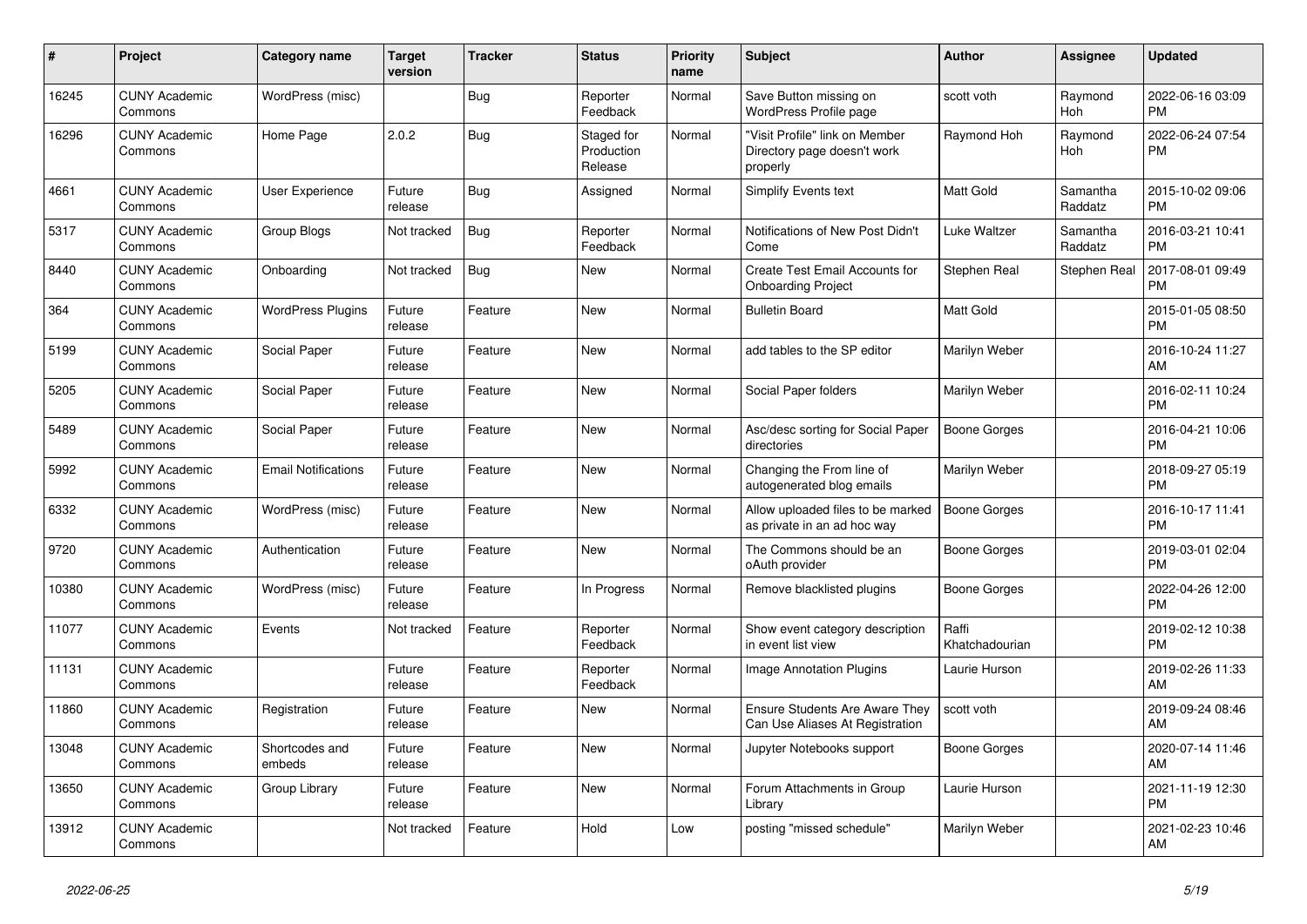| #     | Project                         | <b>Category name</b>     | <b>Target</b><br>version | <b>Tracker</b> | <b>Status</b>        | <b>Priority</b><br>name | <b>Subject</b>                                                       | <b>Author</b>           | <b>Assignee</b> | <b>Updated</b>                |
|-------|---------------------------------|--------------------------|--------------------------|----------------|----------------------|-------------------------|----------------------------------------------------------------------|-------------------------|-----------------|-------------------------------|
| 15613 | <b>CUNY Academic</b><br>Commons |                          | 2.0.2                    | Feature        | Reporter<br>Feedback | Normal                  | Adding "Passster" plugin                                             | Laurie Hurson           |                 | 2022-06-14 11:36<br>AM        |
| 15923 | <b>CUNY Academic</b><br>Commons |                          | Not tracked              | Feature        | Reporter<br>Feedback | Normal                  | <b>Bellows Plugin Adjustments</b>                                    | Laurie Hurson           |                 | 2022-04-20 10:10<br>AM        |
| 16290 | <b>CUNY Academic</b><br>Commons |                          |                          | Feature        | Reporter<br>Feedback | Normal                  | Add Table Of Contents Block<br>plug-in                               | Raffi<br>Khatchadourian |                 | 2022-06-24 10:26<br>AM        |
| 58    | <b>CUNY Academic</b><br>Commons | BuddyPress (misc)        | Future<br>release        | Feature        | Assigned             | Low                     | Make member search sortable by<br>last name                          | Roberta Brody           | Boone<br>Gorges | 2010-08-26 02:38<br><b>PM</b> |
| 287   | <b>CUNY Academic</b><br>Commons | WordPress (misc)         | Future<br>release        | Feature        | Assigned             | Normal                  | Create troubleshooting tool for<br>account sign-up                   | <b>Matt Gold</b>        | Boone<br>Gorges | 2015-11-09 06:17<br><b>PM</b> |
| 377   | <b>CUNY Academic</b><br>Commons | BuddyPress (misc)        | Future<br>release        | Feature        | Assigned             | Normal                  | Like buttons                                                         | Matt Gold               | Boone<br>Gorges | 2010-11-16 05:13<br><b>PM</b> |
| 435   | <b>CUNY Academic</b><br>Commons | BuddyPress (misc)        | Future<br>release        | Feature        | Assigned             | Normal                  | Include Avatar Images in Forum<br><b>Post Notification Emails</b>    | <b>Matt Gold</b>        | Boone<br>Gorges | 2010-12-08 12:40<br><b>PM</b> |
| 500   | <b>CUNY Academic</b><br>Commons | BuddyPress (misc)        | Future<br>release        | Feature        | Assigned             | Normal                  | <b>Export Group Data</b>                                             | Matt Gold               | Boone<br>Gorges | 2010-12-19 12:09<br><b>PM</b> |
| 519   | <b>CUNY Academic</b><br>Commons | <b>BuddyPress Docs</b>   | Future<br>release        | Feature        | Assigned             | Low                     | TOC for individual docs - for new<br>BP "wiki-like" plugin           | scott voth              | Boone<br>Gorges | 2015-11-09 05:54<br><b>PM</b> |
| 554   | <b>CUNY Academic</b><br>Commons | BuddyPress (misc)        | Future<br>release        | Feature        | Assigned             | Normal                  | Add Trackback notifications to<br>site-wide activity feed            | <b>Matt Gold</b>        | Boone<br>Gorges | 2015-11-09 06:19<br><b>PM</b> |
| 585   | <b>CUNY Academic</b><br>Commons | Group Forums             | Future<br>release        | Feature        | Assigned             | Normal                  | Merge Forum Topics                                                   | Sarah Morgano           | Boone<br>Gorges | 2011-07-06 04:11<br><b>PM</b> |
| 599   | <b>CUNY Academic</b><br>Commons | BuddyPress (misc)        | Future<br>release        | Feature        | Assigned             | Normal                  | Consider adding rating plugins for<br>BuddyPress/BBPress             | <b>Matt Gold</b>        | Boone<br>Gorges | 2011-08-22 06:50<br><b>PM</b> |
| 618   | <b>CUNY Academic</b><br>Commons | <b>BuddyPress Docs</b>   | Future<br>release        | Feature        | Assigned             | Normal                  | BuddyPress Docs: export formats                                      | Boone Gorges            | Boone<br>Gorges | 2015-11-09 05:38<br><b>PM</b> |
| 635   | <b>CUNY Academic</b><br>Commons | BuddyPress (misc)        | Future<br>release        | Feature        | Assigned             | Normal                  | Big Blue Button -<br>Videoconferencing in Groups and<br><b>Blogs</b> | <b>Matt Gold</b>        | Boone<br>Gorges | 2011-03-14 03:24<br><b>PM</b> |
| 658   | <b>CUNY Academic</b><br>Commons | <b>WordPress Plugins</b> | Future<br>release        | Feature        | Assigned             | Normal                  | Rebulid Sitewide Tag Suggestion                                      | Matt Gold               | Boone<br>Gorges | 2015-01-05 08:47<br><b>PM</b> |
| 1165  | <b>CUNY Academic</b><br>Commons | <b>Email Invitations</b> | Future<br>release        | Feature        | Assigned             | Low                     | Allow saved lists of invitees under<br>Send Invites                  | <b>Boone Gorges</b>     | Boone<br>Gorges | 2015-11-09 06:03<br><b>PM</b> |
| 1166  | <b>CUNY Academic</b><br>Commons | <b>Email Invitations</b> | Future<br>release        | Feature        | <b>New</b>           | Low                     | Better organizational tools for<br>Sent Invites                      | Boone Gorges            | Boone<br>Gorges | 2015-11-09 06:02<br><b>PM</b> |
| 1167  | <b>CUNY Academic</b><br>Commons | <b>Email Invitations</b> | Future<br>release        | Feature        | <b>New</b>           | Low                     | Allow email invitations to be<br>resent                              | Boone Gorges            | Boone<br>Gorges | 2015-11-12 12:53<br>AM        |
| 1417  | <b>CUNY Academic</b><br>Commons | <b>BuddyPress Docs</b>   | Future<br>release        | Feature        | Assigned             | Low                     | Bulk actions for BuddyPress Docs                                     | Boone Gorges            | Boone<br>Gorges | 2016-10-17 10:41<br><b>PM</b> |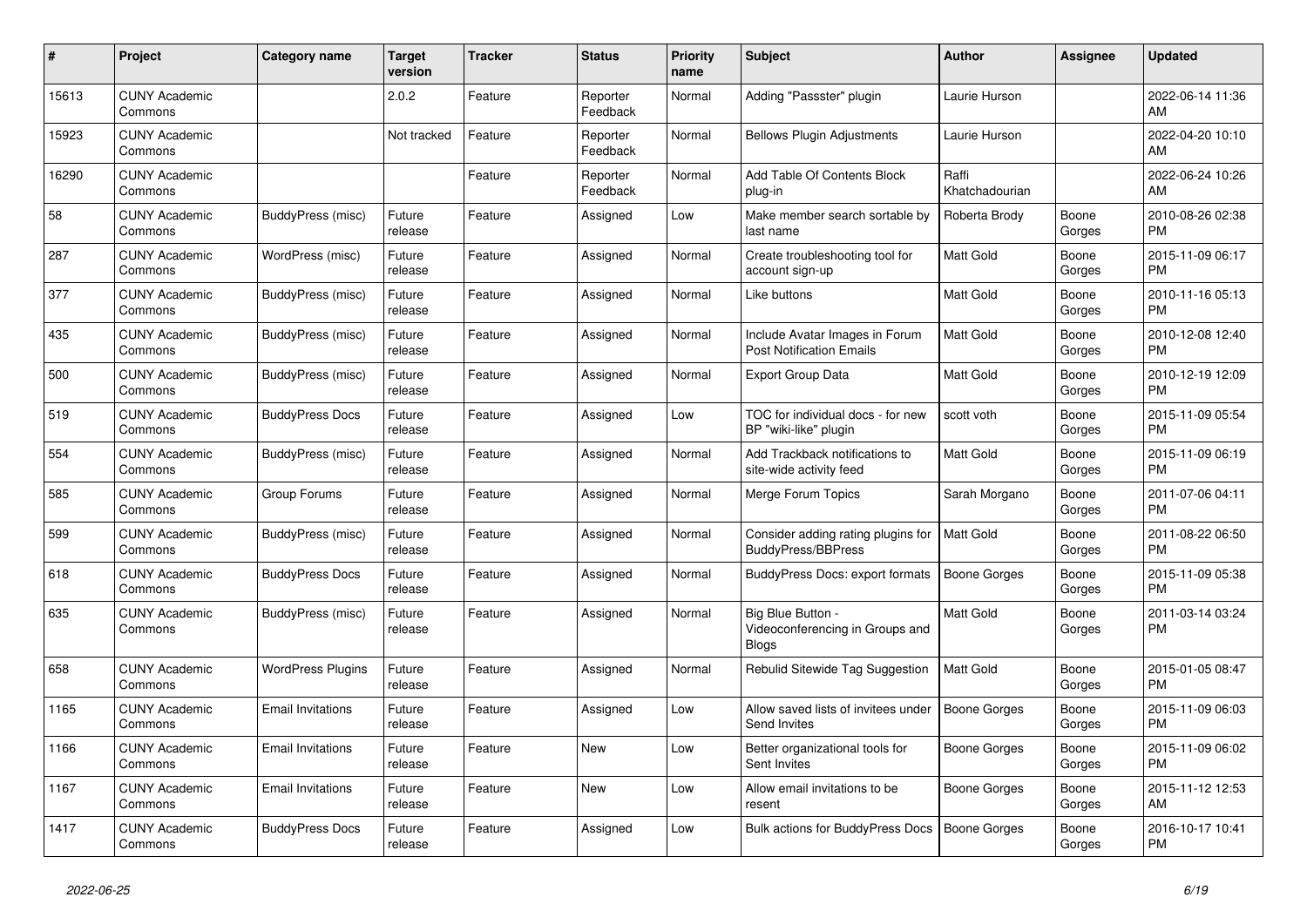| #    | Project                         | <b>Category name</b>     | <b>Target</b><br>version | <b>Tracker</b> | <b>Status</b> | <b>Priority</b><br>name | <b>Subject</b>                                                                 | <b>Author</b>       | <b>Assignee</b> | <b>Updated</b>                |
|------|---------------------------------|--------------------------|--------------------------|----------------|---------------|-------------------------|--------------------------------------------------------------------------------|---------------------|-----------------|-------------------------------|
| 1422 | <b>CUNY Academic</b><br>Commons | <b>BuddyPress Docs</b>   | Future<br>release        | Feature        | Assigned      | Normal                  | Make "created Doc" activity icons<br>non-mini                                  | <b>Boone Gorges</b> | Boone<br>Gorges | 2015-11-09 05:48<br><b>PM</b> |
| 1460 | <b>CUNY Academic</b><br>Commons | Analytics                | Future<br>release        | Feature        | Assigned      | Normal                  | <b>Update System Report</b>                                                    | <b>Brian Foote</b>  | Boone<br>Gorges | 2015-11-09 06:13<br><b>PM</b> |
| 1508 | <b>CUNY Academic</b><br>Commons | WordPress (misc)         | Future<br>release        | Feature        | Assigned      | Normal                  | Share login cookies across<br>mapped domains                                   | Boone Gorges        | Boone<br>Gorges | 2012-07-02 12:12<br><b>PM</b> |
| 1562 | <b>CUNY Academic</b><br>Commons | <b>WordPress Plugins</b> | Future<br>release        | Feature        | Assigned      | Low                     | Play with NYT Collaborative<br><b>Authoring Tool</b>                           | <b>Matt Gold</b>    | Boone<br>Gorges | 2015-01-05 08:47<br><b>PM</b> |
| 1744 | <b>CUNY Academic</b><br>Commons | <b>BuddyPress Docs</b>   | Future<br>release        | Feature        | Assigned      | Normal                  | Spreadsheet-style Docs                                                         | Boone Gorges        | Boone<br>Gorges | 2015-11-09 06:13<br><b>PM</b> |
| 1888 | <b>CUNY Academic</b><br>Commons | Home Page                | Future<br>release        | Feature        | Assigned      | Normal                  | Refactor BP MPO Activity Filter to<br>support proper pagination                | Sarah Morgano       | Boone<br>Gorges | 2014-05-01 07:11<br><b>PM</b> |
| 2013 | <b>CUNY Academic</b><br>Commons | <b>Public Portfolio</b>  | Future<br>release        | Feature        | Assigned      | Low                     | Have Profile Privacy Options<br>show up only for filled-in fields              | Matt Gold           | Boone<br>Gorges | 2015-11-09 06:09<br><b>PM</b> |
| 2223 | <b>CUNY Academic</b><br>Commons | <b>WordPress Plugins</b> | Future<br>release        | Feature        | Assigned      | Low                     | Add Participad to the CUNY<br><b>Academic Commons</b>                          | Matt Gold           | Boone<br>Gorges | 2014-09-17 10:03<br><b>PM</b> |
| 2325 | <b>CUNY Academic</b><br>Commons | BuddyPress (misc)        | Future<br>release        | Feature        | Assigned      | Low                     | Profile should have separate<br>fields for first/last names                    | local admin         | Boone<br>Gorges | 2015-11-09 06:09<br><b>PM</b> |
| 2523 | <b>CUNY Academic</b><br>Commons | <b>BuddyPress Docs</b>   | Future<br>release        | Feature        | Assigned      | Normal                  | Allow Users to Upload Images to<br><b>BP</b> Docs                              | Matt Gold           | Boone<br>Gorges | 2015-11-09 06:14<br><b>PM</b> |
| 2610 | <b>CUNY Academic</b><br>Commons | Group Invitations        | Future<br>release        | Feature        | Assigned      | Low                     | Request: Custom invitation<br>message to group invites                         | local admin         | Boone<br>Gorges | 2015-11-09 06:13<br><b>PM</b> |
| 2753 | <b>CUNY Academic</b><br>Commons | Public Portfolio         | Future<br>release        | Feature        | <b>New</b>    | Normal                  | Create actual actual tagification in<br>academic interests and other<br>fields | Micki Kaufman       | Boone<br>Gorges | 2015-01-05 08:52<br><b>PM</b> |
| 3002 | <b>CUNY Academic</b><br>Commons | Search                   | Future<br>release        | Feature        | Assigned      | Normal                  | Overhaul CAC search by using<br>external search appliance                      | Boone Gorges        | Boone<br>Gorges | 2020-07-15 03:05<br><b>PM</b> |
| 3042 | <b>CUNY Academic</b><br>Commons | <b>Public Portfolio</b>  | Future<br>release        | Feature        | Assigned      | Normal                  | Browsing member interests                                                      | <b>Matt Gold</b>    | Boone<br>Gorges | 2015-03-21 09:04<br><b>PM</b> |
| 3048 | <b>CUNY Academic</b><br>Commons | <b>Public Portfolio</b>  | Future<br>release        | Feature        | <b>New</b>    | Low                     | Images for rich text profile fields                                            | Boone Gorges        | Boone<br>Gorges | 2014-02-19 12:56<br><b>PM</b> |
| 3080 | <b>CUNY Academic</b><br>Commons | <b>Group Files</b>       | Future<br>release        | Feature        | Assigned      | Low                     | Create a system to keep track of<br>file changes                               | <b>Matt Gold</b>    | Boone<br>Gorges | 2014-02-26 10:04<br><b>PM</b> |
| 3193 | <b>CUNY Academic</b><br>Commons | Group Forums             | Future<br>release        | Feature        | Assigned      | Normal                  | bbPress 2.x dynamic roles and<br><b>RBE</b>                                    | Boone Gorges        | Boone<br>Gorges | 2014-09-30 01:30<br><b>PM</b> |
| 3220 | <b>CUNY Academic</b><br>Commons | <b>Public Portfolio</b>  | Future<br>release        | Feature        | Assigned      | Normal                  | Add indent/outdent option to<br>Formatting Buttons on Profile<br>Page          | <b>Matt Gold</b>    | Boone<br>Gorges | 2014-05-21 10:39<br><b>PM</b> |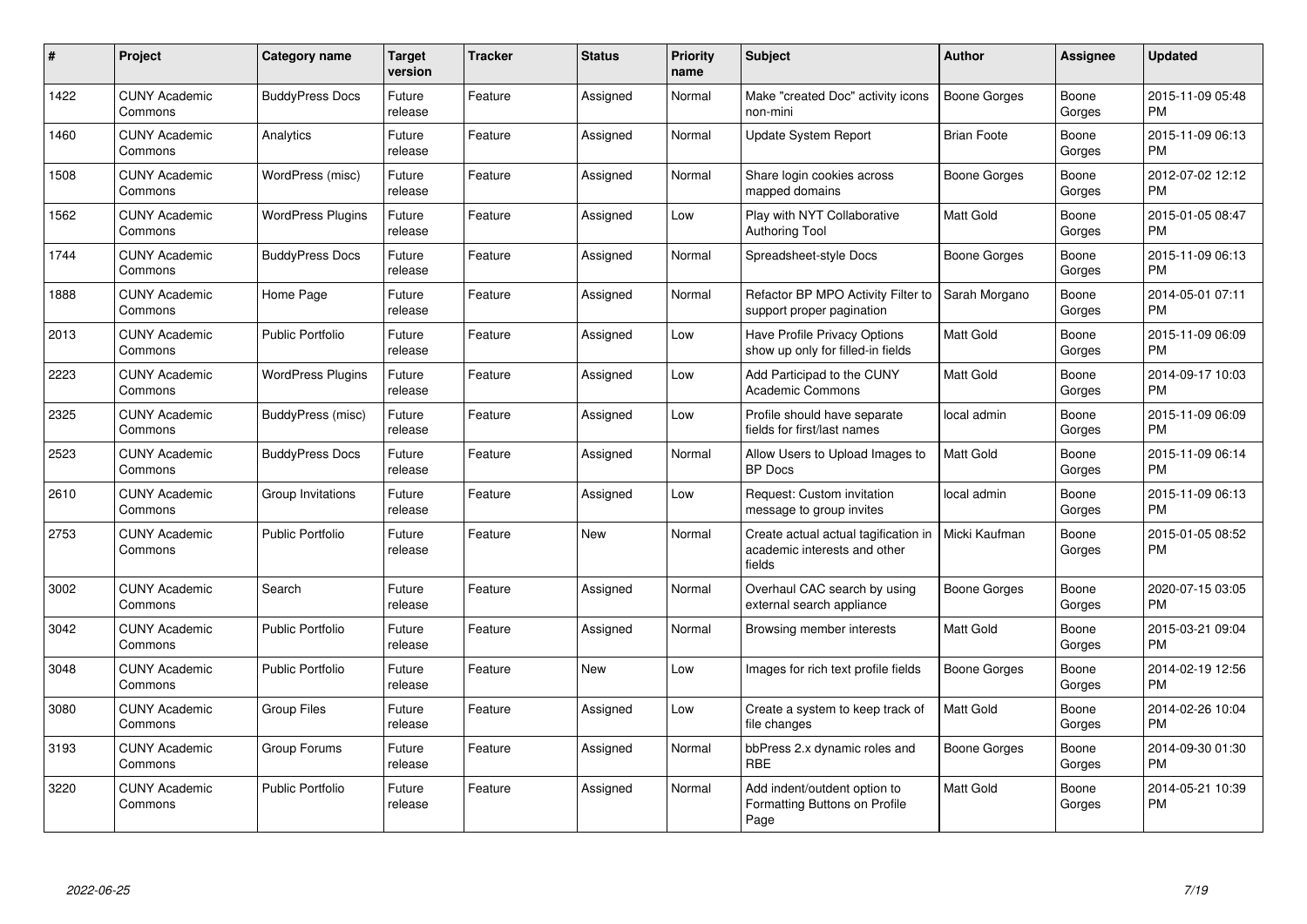| #    | Project                         | <b>Category name</b>           | <b>Target</b><br>version | <b>Tracker</b> | <b>Status</b> | <b>Priority</b><br>name | <b>Subject</b>                                                                    | <b>Author</b>       | <b>Assignee</b> | <b>Updated</b>                |
|------|---------------------------------|--------------------------------|--------------------------|----------------|---------------|-------------------------|-----------------------------------------------------------------------------------|---------------------|-----------------|-------------------------------|
| 3230 | <b>CUNY Academic</b><br>Commons | Internal Tools and<br>Workflow | Not tracked              | Feature        | Assigned      | High                    | Scripts for quicker<br>provisioning/updating of<br>development environments       | Boone Gorges        | Boone<br>Gorges | 2016-01-26 04:54<br><b>PM</b> |
| 3308 | <b>CUNY Academic</b><br>Commons | Group Invitations              | Future<br>release        | Feature        | Assigned      | Normal                  | Allow members to rescind group<br>invitations                                     | Matt Gold           | Boone<br>Gorges | 2015-04-01 08:53<br><b>PM</b> |
| 3475 | <b>CUNY Academic</b><br>Commons | Events                         | Future<br>release        | Feature        | Assigned      | Normal                  | Request to add plugin to<br>streamline room<br>booking/appointment booking        | Naomi Barrettara    | Boone<br>Gorges | 2014-12-01 05:14<br><b>PM</b> |
| 3580 | <b>CUNY Academic</b><br>Commons | <b>Group Blogs</b>             | Future<br>release        | Feature        | <b>New</b>    | Normal                  | Multiple blogs per group                                                          | <b>Boone Gorges</b> | Boone<br>Gorges | 2018-02-20 02:02<br><b>PM</b> |
| 3615 | <b>CUNY Academic</b><br>Commons | Redmine                        | Not tracked              | Feature        | <b>New</b>    | Low                     | Create Redmine issues via emai                                                    | Dominic Giglio      | Boone<br>Gorges | 2017-11-16 11:36<br>AM        |
| 3759 | <b>CUNY Academic</b><br>Commons | WordPress (misc)               | Future<br>release        | Feature        | Assigned      | Normal                  | Review Interface for Adding Users<br>to Blogs                                     | Matt Gold           | Boone<br>Gorges | 2015-03-24 05:52<br><b>PM</b> |
| 3768 | <b>CUNY Academic</b><br>Commons | <b>Public Portfolio</b>        | Future<br>release        | Feature        | Assigned      | Normal                  | Institutions/Past positions on<br>public portfolios                               | Matt Gold           | Boone<br>Gorges | 2018-04-23 10:44<br>AM        |
| 4053 | <b>CUNY Academic</b><br>Commons | Events                         | Future<br>release        | Feature        | Assigned      | Normal                  | Create new tab for past events                                                    | Matt Gold           | Boone<br>Gorges | 2015-05-12 02:10<br><b>PM</b> |
| 4238 | <b>CUNY Academic</b><br>Commons | Events                         | Future<br>release        | Feature        | Assigned      | Normal                  | Copy Events to Other Groups?                                                      | Matt Gold           | Boone<br>Gorges | 2015-07-02 10:08<br>AM        |
| 4481 | <b>CUNY Academic</b><br>Commons | Events                         | Future<br>release        | Feature        | New           | Normal                  | Group admins/mods should have<br>the ability to unlink an event from<br>the group | <b>Boone Gorges</b> | Boone<br>Gorges | 2017-04-24 03:53<br><b>PM</b> |
| 4980 | <b>CUNY Academic</b><br>Commons | Home Page                      | Future<br>release        | Feature        | Assigned      | Normal                  | CAC Featured Content -- Adding<br>Randomization                                   | Matt Gold           | Boone<br>Gorges | 2016-12-12 03:01<br><b>PM</b> |
| 5052 | <b>CUNY Academic</b><br>Commons | Social Paper                   | Future<br>release        | Feature        | <b>New</b>    | Low                     | Sentence by sentence or line by<br>line comments (SP suggestion #3)               | Marilyn Weber       | Boone<br>Gorges | 2016-02-11 10:24<br><b>PM</b> |
| 5234 | <b>CUNY Academic</b><br>Commons | Membership                     | Future<br>release        | Feature        | Assigned      | Normal                  | Write Unconfirmed patch for WP                                                    | <b>Boone Gorges</b> | Boone<br>Gorges | 2016-10-24 11:18<br>AM        |
| 5696 | <b>CUNY Academic</b><br>Commons | Events                         | Future<br>release        | Feature        | Assigned      | Normal                  | Events Calendar - display options<br>calendar aggregation                         | Matt Gold           | Boone<br>Gorges | 2016-10-13 11:44<br>AM        |
| 6389 | <b>CUNY Academic</b><br>Commons | <b>BuddyPress Docs</b>         | Future<br>release        | Feature        | New           | Low                     | Make Discussion Area Visible<br>When Editing a Doc                                | Luke Waltzer        | Boone<br>Gorges | 2016-10-21 04:16<br><b>PM</b> |
| 8756 | <b>CUNY Academic</b><br>Commons | <b>Group Blogs</b>             | Future<br>release        | Feature        | Hold          | Normal                  | Connect multiple blogs to one<br>group?                                           | Matt Gold           | Boone<br>Gorges | 2017-09-30 10:42<br>AM        |
| 8835 | <b>CUNY Academic</b><br>Commons | <b>Blogs (BuddyPress)</b>      | Future<br>release        | Feature        | <b>New</b>    | Normal                  | Extend cuny.is shortlinks to sites                                                | <b>Luke Waltzer</b> | Boone<br>Gorges | 2022-04-26 11:59<br>AM        |
| 8836 | <b>CUNY Academic</b><br>Commons | <b>Blogs (BuddyPress)</b>      | Future<br>release        | Feature        | Assigned      | Normal                  | Redesign site launch process                                                      | Matt Gold           | Boone<br>Gorges | 2019-10-03 02:49<br><b>PM</b> |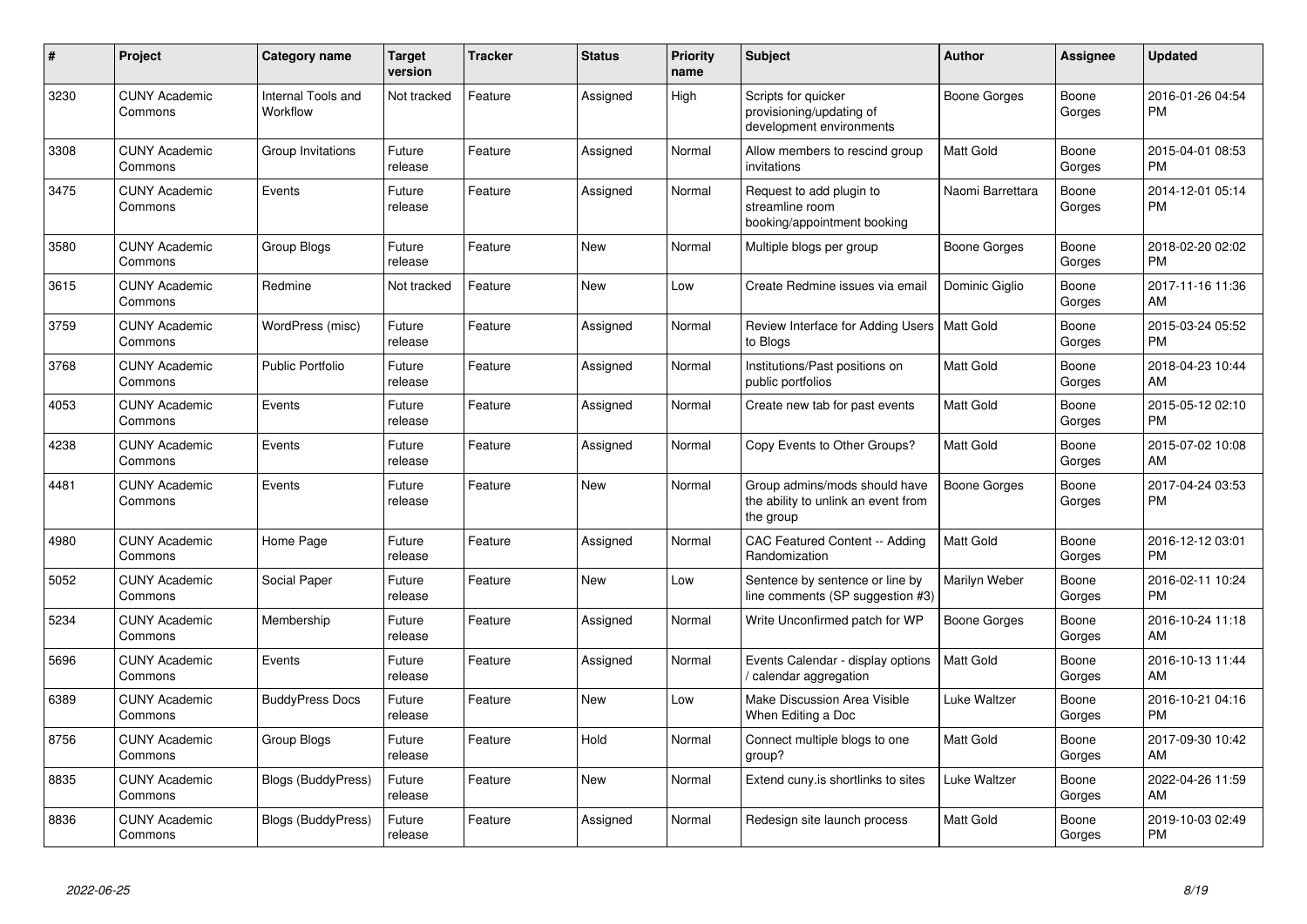| #     | Project                         | <b>Category name</b>       | <b>Target</b><br>version | <b>Tracker</b> | <b>Status</b>        | <b>Priority</b><br>name | Subject                                                                                       | Author              | Assignee        | <b>Updated</b>                |
|-------|---------------------------------|----------------------------|--------------------------|----------------|----------------------|-------------------------|-----------------------------------------------------------------------------------------------|---------------------|-----------------|-------------------------------|
| 8900  | <b>CUNY Academic</b><br>Commons | Accessibility              | Future<br>release        | Feature        | Assigned             | Normal                  | Look into tools to enforce<br>accessibility in WP environment                                 | Matt Gold           | Boone<br>Gorges | 2022-04-26 11:59<br>AM        |
| 8901  | <b>CUNY Academic</b><br>Commons | Accessibility              | Future<br>release        | Feature        | Assigned             | Normal                  | Theme analysis for accessibility                                                              | <b>Matt Gold</b>    | Boone<br>Gorges | 2022-04-26 11:59<br>AM        |
| 9895  | <b>CUNY Academic</b><br>Commons | Onboarding                 | Future<br>release        | Feature        | Assigned             | Normal                  | Add "Accept Invitation"<br>link/button/function to Group<br>and/or Site invitation emails?    | Luke Waltzer        | Boone<br>Gorges | 2018-06-07 12:42<br><b>PM</b> |
| 9947  | <b>CUNY Academic</b><br>Commons | <b>WordPress Plugins</b>   | Future<br>release        | Feature        | Reporter<br>Feedback | Normal                  | Install H5P quiz plugin                                                                       | <b>Matt Gold</b>    | Boone<br>Gorges | 2018-09-11 11:01<br>AM        |
| 10226 | <b>CUNY Academic</b><br>Commons | Courses                    | Future<br>release        | Feature        | New                  | Normal                  | Add "My Courses" to drop down<br>list                                                         | scott voth          | Boone<br>Gorges | 2021-11-19 12:42<br>PM        |
| 10368 | <b>CUNY Academic</b><br>Commons |                            | Future<br>release        | Feature        | Assigned             | Normal                  | Use ORCID data to populate<br>academic profile page                                           | Stephen Francoeur   | Boone<br>Gorges | 2018-09-25 01:53<br><b>PM</b> |
| 11531 | <b>CUNY Academic</b><br>Commons | Events                     | Future<br>release        | Feature        | New                  | Normal                  | Main Events calendar should<br>include non-public events that<br>user has access to           | scott voth          | Boone<br>Gorges | 2019-06-11 10:00<br>AM        |
| 11945 | <b>CUNY Academic</b><br>Commons | Reckoning                  | Future<br>release        | Feature        | Reporter<br>Feedback | Normal                  | Add Comments bubble to<br>Reckoning views                                                     | <b>Boone Gorges</b> | Boone<br>Gorges | 2019-11-12 05:14<br><b>PM</b> |
| 12042 | <b>CUNY Academic</b><br>Commons | <b>Email Notifications</b> | Future<br>release        | Feature        | New                  | Normal                  | Improved error logging for BPGES   Boone Gorges<br>send queue                                 |                     | Boone<br>Gorges | 2021-11-19 12:25<br>PM        |
| 12091 | <b>CUNY Academic</b><br>Commons | <b>Group Files</b>         | Future<br>release        | Feature        | <b>New</b>           | Normal                  | Improved pre-upload file<br>validation for bp-group-documents                                 | <b>Boone Gorges</b> | Boone<br>Gorges | 2019-11-14 01:21<br>PM        |
| 12121 | <b>CUNY Academic</b><br>Commons | <b>WordPress Plugins</b>   | 2.0.2                    | Feature        | Reporter<br>Feedback | Normal                  | Embedding H5P Iframes on<br>Commons Site                                                      | Laurie Hurson       | Boone<br>Gorges | 2022-06-14 11:36<br>AM        |
| 12911 | <b>CUNY Academic</b><br>Commons |                            | Not tracked              | Feature        | <b>New</b>           | Normal                  | Block access to xmlrpc.php based<br>on User-Agent                                             | Boone Gorges        | Boone<br>Gorges | 2020-06-09 05:12<br>PM        |
| 13370 | <b>CUNY Academic</b><br>Commons | Group Library              | Future<br>release        | Feature        | New                  | Normal                  | Library bulk deletion and folder<br>editing                                                   | Colin McDonald      | Boone<br>Gorges | 2020-10-13 10:41<br>AM        |
| 13466 | <b>CUNY Academic</b><br>Commons | Cavalcade                  | Future<br>release        | Feature        | <b>New</b>           | Normal                  | Automated cleanup for duplicate<br>Cavalcade tasks                                            | <b>Boone Gorges</b> | Boone<br>Gorges | 2020-10-13 05:24<br>PM        |
| 13835 | <b>CUNY Academic</b><br>Commons | WordPress (misc)           | Future<br>release        | Feature        | <b>New</b>           | Normal                  | Allow OneSearch widget to have<br>'CUNY' as campus                                            | <b>Boone Gorges</b> | Boone<br>Gorges | 2021-11-19 12:39<br>PM        |
| 14184 | <b>CUNY Academic</b><br>Commons | <b>Public Portfolio</b>    | Future<br>release        | Feature        | New                  | Normal                  | Centralized mechanism for storing   Boone Gorges<br>Campus affiliations                       |                     | Boone<br>Gorges | 2022-01-04 11:35<br>AM        |
| 14309 | <b>CUNY Academic</b><br>Commons | Group Library              | Future<br>release        | Feature        | New                  | Normal                  | Better handling of<br>bp_group_document file<br>download attempts when file is<br>not present | <b>Boone Gorges</b> | Boone<br>Gorges | 2021-11-19 12:28<br><b>PM</b> |
| 15604 | <b>CUNY Academic</b><br>Commons | <b>Email Notifications</b> | Future<br>release        | Feature        | Assigned             | Normal                  | <b>Restructure Commons Group</b><br>Digest Email Messages                                     | Matt Gold           | Boone<br>Gorges | 2022-05-26 10:45<br>AM        |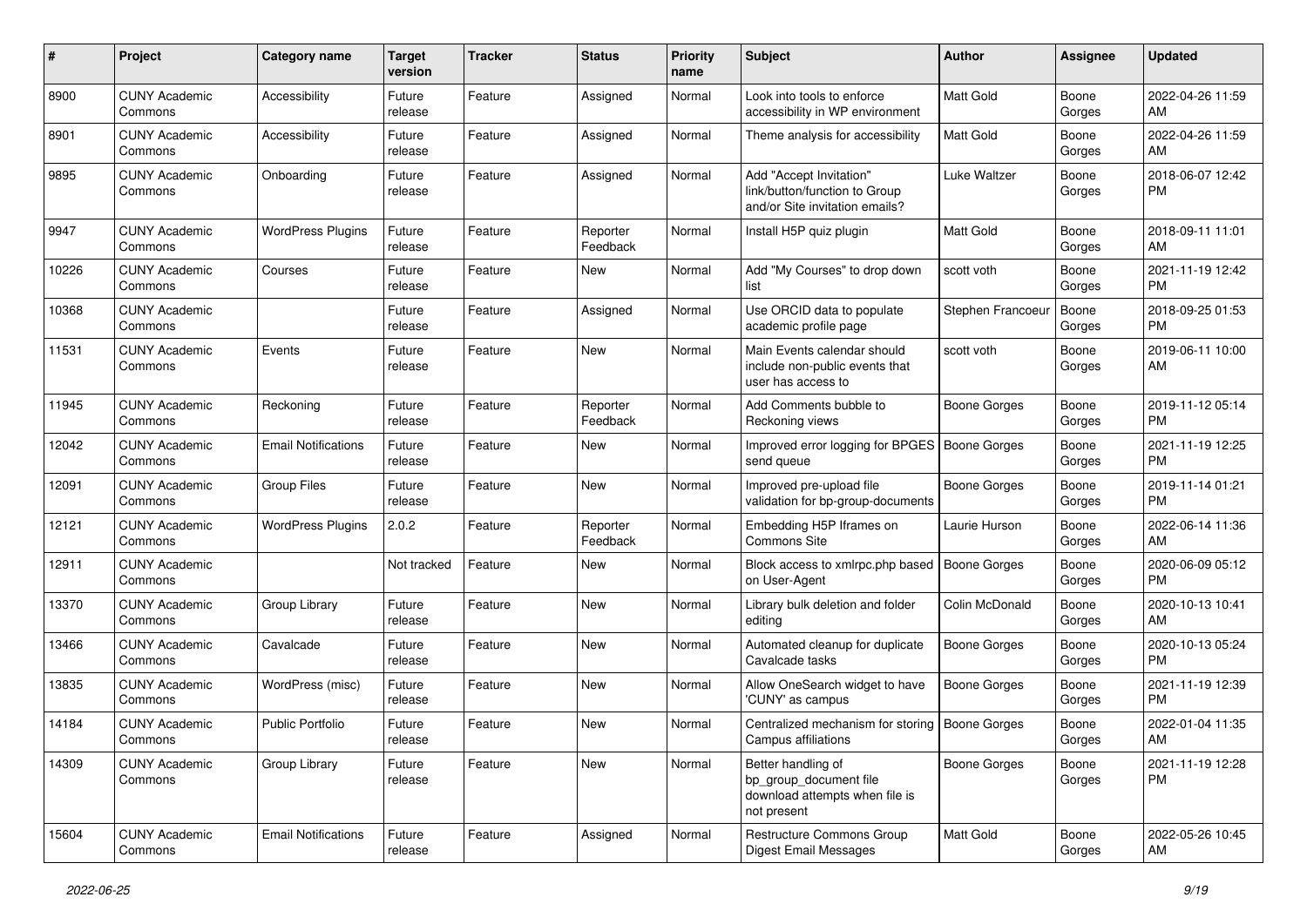| #     | <b>Project</b>                  | Category name                  | <b>Target</b><br>version | <b>Tracker</b> | <b>Status</b>        | <b>Priority</b><br>name | <b>Subject</b>                                                          | <b>Author</b>       | <b>Assignee</b>    | <b>Updated</b>                |
|-------|---------------------------------|--------------------------------|--------------------------|----------------|----------------------|-------------------------|-------------------------------------------------------------------------|---------------------|--------------------|-------------------------------|
| 15883 | <b>CUNY Academic</b><br>Commons |                                | 2.1.0                    | Feature        | <b>New</b>           | Normal                  | Release BPGES update                                                    | Boone Gorges        | Boone<br>Gorges    | 2022-05-26 10:39<br>AM        |
| 16092 | <b>CUNY Academic</b><br>Commons |                                | Future<br>release        | Feature        | Hold                 | Normal                  | Don't show main site in Site<br>search results                          | Boone Gorges        | Boone<br>Gorges    | 2022-05-17 03:12<br><b>PM</b> |
| 365   | <b>CUNY Academic</b><br>Commons | WordPress (misc)               | Future<br>release        | Feature        | Assigned             | Normal                  | <b>Create Mouseover Tooltips</b><br>throughout Site                     | Matt Gold           | Chris Stein        | 2015-11-09 06:18<br><b>PM</b> |
| 1544  | <b>CUNY Academic</b><br>Commons | Groups (misc)                  | Future<br>release        | Feature        | Reporter<br>Feedback | Normal                  | Group Filtering and Sorting                                             | <b>Matt Gold</b>    | Chris Stein        | 2019-03-01 02:25<br><b>PM</b> |
| 2754  | <b>CUNY Academic</b><br>Commons | Design                         | Future<br>release        | Feature        | Assigned             | Normal                  | Determine strategy for CAC logo<br>handling in top header               | Micki Kaufman       | Chris Stein        | 2015-01-05 08:53<br><b>PM</b> |
| 2832  | <b>CUNY Academic</b><br>Commons | <b>Public Portfolio</b>        | Future<br>release        | Feature        | Assigned             | Normal                  | Improve interface for (not)<br>auto-linking profile fields              | <b>Boone Gorges</b> | Chris Stein        | 2015-01-05 08:52<br><b>PM</b> |
| 2881  | <b>CUNY Academic</b><br>Commons | <b>Public Portfolio</b>        | Future<br>release        | Feature        | Assigned             | Normal                  | Redesign the UX for Profiles                                            | Chris Stein         | Chris Stein        | 2016-10-13 12:45<br><b>PM</b> |
| 3330  | <b>CUNY Academic</b><br>Commons | My Commons                     | Future<br>release        | Feature        | Assigned             | Normal                  | 'Commons Information" tool                                              | Boone Gorges        | Chris Stein        | 2014-09-22 08:46<br><b>PM</b> |
| 3354  | <b>CUNY Academic</b><br>Commons | <b>Group Files</b>             | Future<br>release        | Feature        | Assigned             | Low                     | Allow Group Download of Multiple<br><b>Selected Files</b>               | Matt Gold           | Chris Stein        | 2014-08-01 08:50<br>AM        |
| 3770  | <b>CUNY Academic</b><br>Commons | <b>Public Portfolio</b>        | Future<br>release        | Feature        | Assigned             | Normal                  | Improve Layout/Formatting of<br>Positions Area on Public<br>Portfolios  | <b>Matt Gold</b>    | Chris Stein        | 2015-04-01 09:17<br><b>PM</b> |
| 9028  | <b>CUNY Academic</b><br>Commons | Onboarding                     | Future<br>release        | Feature        | Assigned             | Normal                  | suggest groups to new members<br>during the registration process        | Matt Gold           | Chris Stein        | 2018-10-24 12:34<br><b>PM</b> |
| 10354 | <b>CUNY Academic</b><br>Commons | <b>Public Portfolio</b>        | Future<br>release        | Feature        | New                  | Normal                  | Opt out of Having a Profile Page                                        | scott voth          | <b>Chris Stein</b> | 2020-05-12 10:43<br>AM        |
| 13199 | <b>CUNY Academic</b><br>Commons | Group Forums                   | Future<br>release        | Feature        | <b>New</b>           | Normal                  | <b>Favoring Groups over bbPress</b><br>plugin                           | Colin McDonald      | Colin<br>McDonald  | 2021-11-19 12:28<br><b>PM</b> |
| 412   | <b>CUNY Academic</b><br>Commons | <b>WordPress Themes</b>        | Future<br>release        | Feature        | Assigned             | Normal                  | <b>Featured Themes</b>                                                  | <b>Matt Gold</b>    | Dominic<br>Giglio  | 2015-01-05 08:44<br><b>PM</b> |
| 940   | <b>CUNY Academic</b><br>Commons | Redmine                        | Future<br>release        | Feature        | Assigned             | Low                     | Communication with users after<br>releases                              | Matt Gold           | Dominic<br>Giglio  | 2012-09-09 04:36<br><b>PM</b> |
| 1983  | <b>CUNY Academic</b><br>Commons | Home Page                      | Future<br>release        | Feature        | Assigned             | Low                     | Media Library integration with<br>Featured Content plugin               | Boone Gorges        | Dominic<br>Giglio  | 2014-03-17 10:34<br>AM        |
| 13891 | <b>CUNY Academic</b><br>Commons | Internal Tools and<br>Workflow | 2.1.0                    | Feature        | <b>New</b>           | Normal                  | Migrate automated linting to<br>GitHub Actions                          | Boone Gorges        | Jeremy Felt        | 2022-05-26 10:45<br>AM        |
| 15194 | <b>CUNY Academic</b><br>Commons | Internal Tools and<br>Workflow | 2.1.0                    | Feature        | <b>New</b>           | Normal                  | PHPCS sniff for un-restored<br>switch_to_blog() calls                   | Boone Gorges        | Jeremy Felt        | 2022-05-26 10:45<br>AM        |
| 11517 | <b>CUNY Academic</b><br>Commons |                                | Not tracked              | Feature        | Assigned             | Normal                  | wp-accessibility plugin should not<br>strip 'target=" blank" by default | Boone Gorges        | Laurie Hurson      | 2019-09-24 09:57<br>AM        |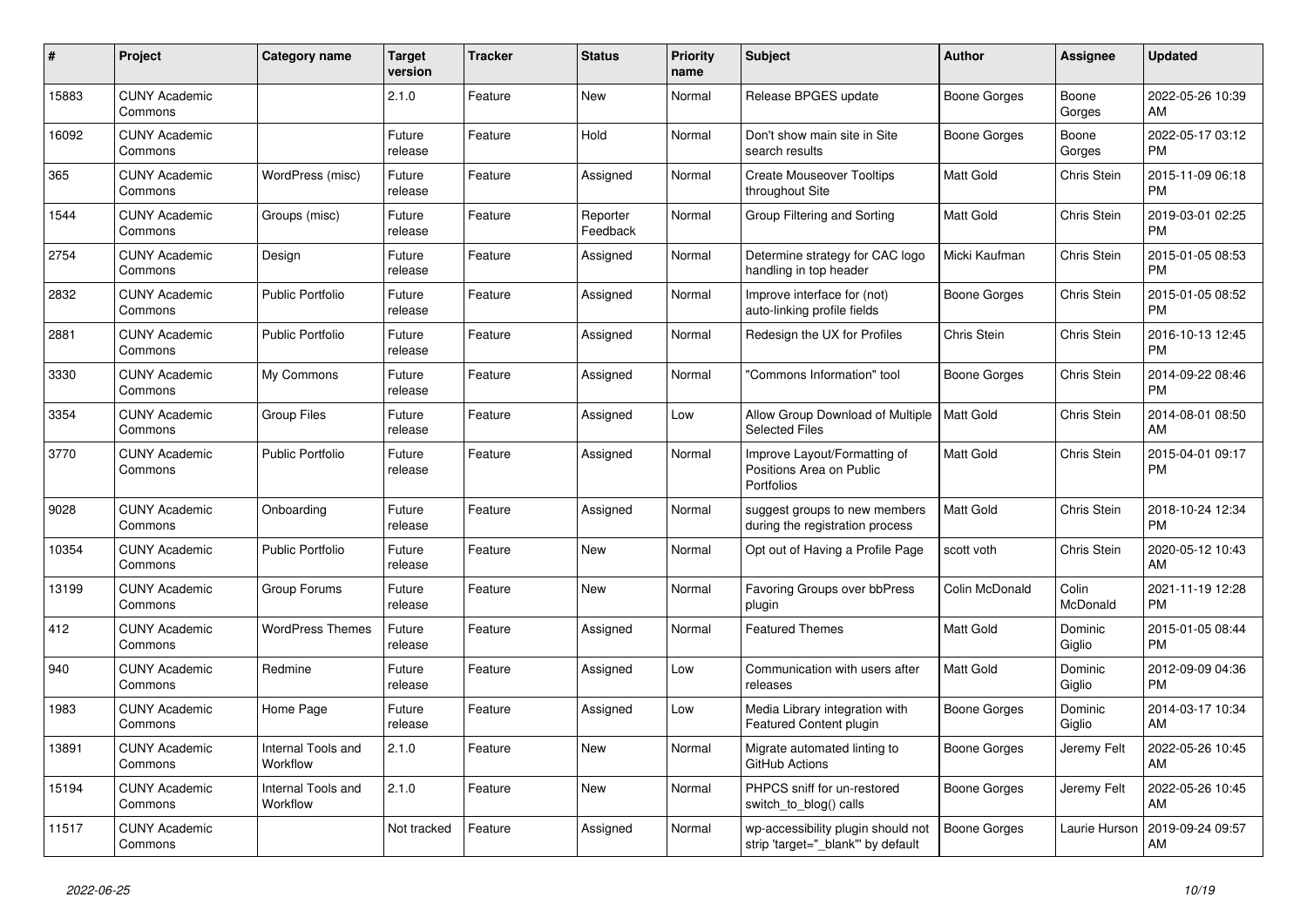| #     | Project                         | <b>Category name</b>       | <b>Target</b><br>version | <b>Tracker</b> | <b>Status</b>        | <b>Priority</b><br>name | <b>Subject</b>                                                                        | <b>Author</b>           | <b>Assignee</b>       | <b>Updated</b>                |
|-------|---------------------------------|----------------------------|--------------------------|----------------|----------------------|-------------------------|---------------------------------------------------------------------------------------|-------------------------|-----------------------|-------------------------------|
| 12446 | <b>CUNY Academic</b><br>Commons | Groups (misc)              | Future<br>release        | Feature        | Reporter<br>Feedback | Normal                  | Toggle default site to group forum<br>posting                                         | Laurie Hurson           | Laurie Hurson         | 2020-03-10 11:57<br>AM        |
| 5955  | <b>CUNY Academic</b><br>Commons | Outreach                   | Future<br>release        | Feature        | Assigned             | Normal                  | Create auto-newsletter for<br>commons members                                         | Matt Gold               | Luke Waltzer          | 2016-08-30 10:34<br>AM        |
| 6078  | <b>CUNY Academic</b><br>Commons | <b>Blogs (BuddyPress)</b>  | Future<br>release        | Feature        | <b>New</b>           | Normal                  | <b>Explore Adding Network Blog</b><br>Metadata Plugin                                 | Luke Waltzer            | Luke Waltzer          | 2016-10-11 10:29<br><b>PM</b> |
| 7828  | <b>CUNY Academic</b><br>Commons |                            | Not tracked              | Feature        | Assigned             | Normal                  | Theme Assessment 2017                                                                 | Margaret Galvan         | Margaret<br>Galvan    | 2017-05-02 10:41<br><b>PM</b> |
| 8211  | <b>CUNY Academic</b><br>Commons | <b>WordPress Themes</b>    | Future<br>release        | Feature        | <b>New</b>           | Normal                  | Theme Suggestions: Material<br>Design-Inspired Themes                                 | Margaret Galvan         | Margaret<br>Galvan    | 2017-08-07 02:48<br><b>PM</b> |
| 8837  | <b>CUNY Academic</b><br>Commons |                            | Not tracked              | Feature        | Assigned             | Normal                  | Create a form to request info from<br>people requesting premium<br>themes and plugins | <b>Matt Gold</b>        | Marilyn<br>Weber      | 2017-11-14 03:35<br><b>PM</b> |
| 9420  | <b>CUNY Academic</b><br>Commons | cuny.is                    | Not tracked              | Feature        | <b>New</b>           | Normal                  | Request for http://cuny.is/streams                                                    | Raffi<br>Khatchadourian | Marilyn<br>Weber      | 2018-04-02 10:08<br>AM        |
| 370   | <b>CUNY Academic</b><br>Commons | Registration               | Future<br>release        | Feature        | Assigned             | High                    | <b>Guest Accounts</b>                                                                 | Matt Gold               | Matt Gold             | 2015-04-09 09:33<br><b>PM</b> |
| 3657  | <b>CUNY Academic</b><br>Commons | WordPress (misc)           | Not tracked              | Feature        | <b>New</b>           | Normal                  | Create alert for GC email<br>addresses                                                | <b>Matt Gold</b>        | Matt Gold             | 2016-04-14 11:29<br><b>PM</b> |
| 8498  | <b>CUNY Academic</b><br>Commons | <b>WordPress Plugins</b>   | Future<br>release        | Feature        | <b>New</b>           | Low                     | <b>Gravity Forms Email Users</b>                                                      | Raffi<br>Khatchadourian | Matt Gold             | 2017-10-13 12:58<br><b>PM</b> |
| 8898  | <b>CUNY Academic</b><br>Commons | Social Paper               | Not tracked              | Feature        | Assigned             | Normal                  | Usage data on docs and social<br>paper                                                | Matt Gold               | Matt Gold             | 2017-11-16 11:32<br>AM        |
| 8902  | <b>CUNY Academic</b><br>Commons | Design                     | Not tracked              | Feature        | Assigned             | Normal                  | Report back on research on<br><b>BuddyPress themes</b>                                | Matt Gold               | Michael Smith         | 2017-11-10 12:31<br><b>PM</b> |
| 333   | <b>CUNY Academic</b><br>Commons | <b>Email Notifications</b> | Future<br>release        | Feature        | Assigned             | Low                     | <b>Delay Forum Notification Email</b><br>Delivery Until After Editing Period<br>Ends  | <b>Matt Gold</b>        | Raymond<br>Hoh        | 2015-11-09 06:01<br><b>PM</b> |
| 1192  | <b>CUNY Academic</b><br>Commons | <b>Group Files</b>         | Future<br>release        | Feature        | Assigned             | Low                     | When posting group files, allow<br>users to add a category without<br>saving          | <b>Matt Gold</b>        | Raymond<br>Hoh        | 2015-11-09 05:53<br><b>PM</b> |
| 3192  | <b>CUNY Academic</b><br>Commons | Group Forums               | Future<br>release        | Feature        | Assigned             | Normal                  | Customizable forum views for<br>bbPress 2.x group forums                              | Boone Gorges            | Raymond<br><b>Hoh</b> | 2015-11-09 12:47<br><b>PM</b> |
| 3517  | <b>CUNY Academic</b><br>Commons | My Commons                 | Future<br>release        | Feature        | Assigned             | Normal                  | Mute/Unmute My Commons<br>updates                                                     | <b>Matt Gold</b>        | Raymond<br><b>Hoh</b> | 2015-11-09 01:19<br><b>PM</b> |
| 3536  | <b>CUNY Academic</b><br>Commons | My Commons                 | Future<br>release        | Feature        | Assigned             | Normal                  | Infinite Scroll on My Commons<br>page                                                 | Matt Gold               | Raymond<br>Hoh        | 2015-04-13 04:42<br><b>PM</b> |
| 3662  | <b>CUNY Academic</b><br>Commons | <b>SEO</b>                 | Future<br>release        | Feature        | Assigned             | Normal                  | Duplicate Content/SEO/Google<br>issues                                                | <b>Matt Gold</b>        | Raymond<br>Hoh        | 2015-04-13 04:37<br>PM        |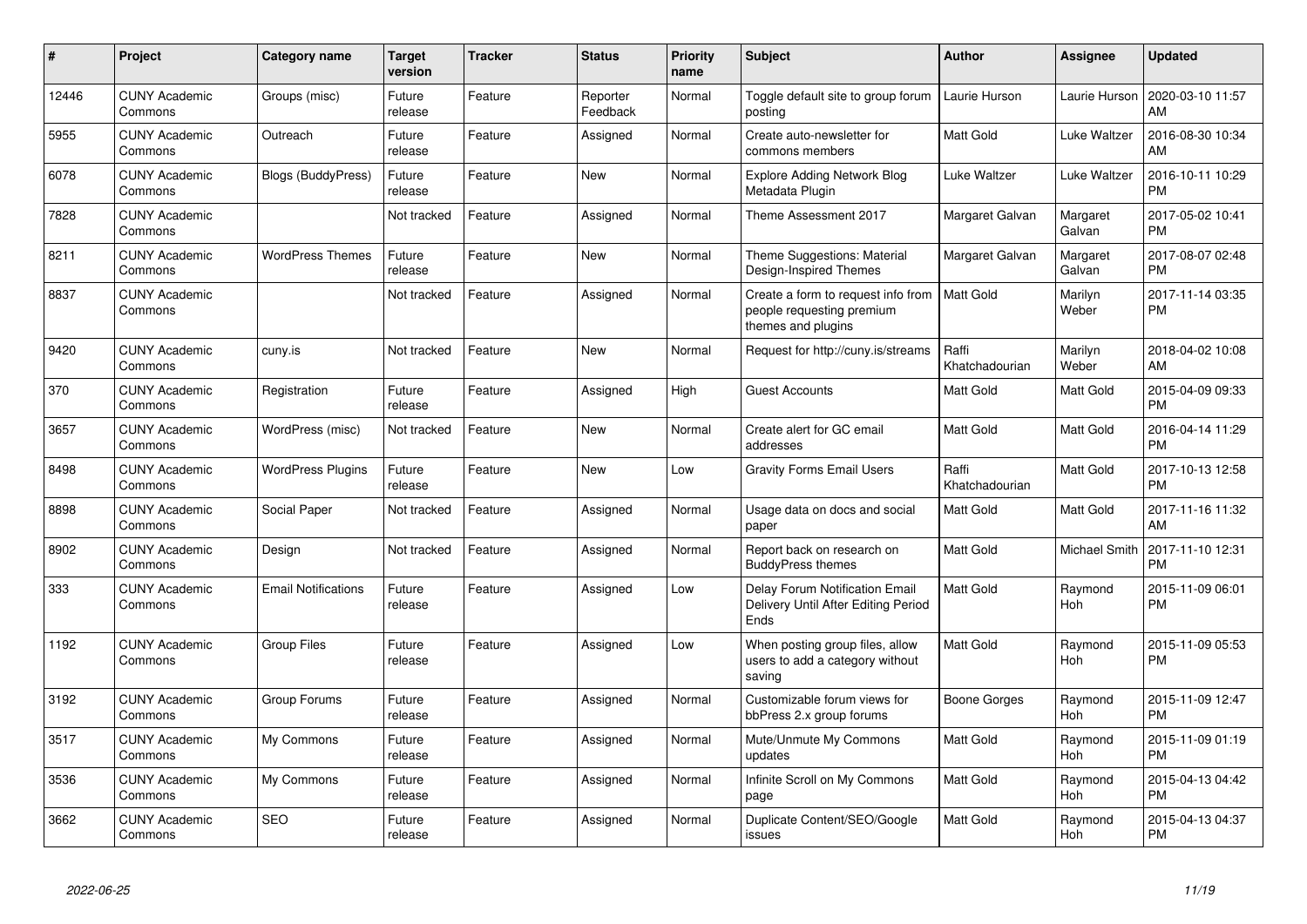| $\pmb{\#}$ | Project                         | <b>Category name</b>     | <b>Target</b><br>version | <b>Tracker</b> | <b>Status</b>        | <b>Priority</b><br>name | <b>Subject</b>                                                                                                                                        | Author              | <b>Assignee</b>       | <b>Updated</b>                |
|------------|---------------------------------|--------------------------|--------------------------|----------------|----------------------|-------------------------|-------------------------------------------------------------------------------------------------------------------------------------------------------|---------------------|-----------------------|-------------------------------|
| 5016       | <b>CUNY Academic</b><br>Commons | Events                   | Future<br>release        | Feature        | Assigned             | Low                     | Allow comments to be posted on<br>events                                                                                                              | <b>Matt Gold</b>    | Raymond<br><b>Hoh</b> | 2019-03-01 02:23<br><b>PM</b> |
| 7115       | <b>CUNY Academic</b><br>Commons | Groups (misc)            | Future<br>release        | Feature        | Reporter<br>Feedback | Normal                  | make licensing info clear during<br>group creation                                                                                                    | <b>Matt Gold</b>    | Raymond<br><b>Hoh</b> | 2020-12-08 11:32<br>AM        |
| 8976       | <b>CUNY Academic</b><br>Commons | Reply By Email           | Not tracked              | Feature        | Assigned             | Normal                  | Package RBE new topics<br>posting?                                                                                                                    | Matt Gold           | Raymond<br><b>Hoh</b> | 2017-12-04 02:34<br><b>PM</b> |
| 10659      | <b>CUNY Academic</b><br>Commons | Group Forums             | Future<br>release        | Feature        | Assigned             | Normal                  | Post to multiple groups via email                                                                                                                     | <b>Matt Gold</b>    | Raymond<br>Hoh        | 2018-11-15 12:54<br>AM        |
| 13358      | <b>CUNY Academic</b><br>Commons | Group Forums             | Future<br>release        | Feature        | New                  | Normal                  | Improved UI for group forum<br>threading settings                                                                                                     | <b>Boone Gorges</b> | Raymond<br>Hoh        | 2021-11-19 12:27<br><b>PM</b> |
| 497        | <b>CUNY Academic</b><br>Commons | <b>WordPress Plugins</b> | Future<br>release        | Feature        | Assigned             | Normal                  | Drag and Drop Ordering on<br><b>Gallery Post Plugin</b>                                                                                               | Matt Gold           | Ron Rennick           | 2015-11-09 06:18<br><b>PM</b> |
| 308        | <b>CUNY Academic</b><br>Commons | Registration             | Future<br>release        | Feature        | <b>New</b>           | Normal                  | Group recommendations for<br>signup process                                                                                                           | Boone Gorges        | Samantha<br>Raddatz   | 2015-11-09 05:07<br><b>PM</b> |
| 310        | <b>CUNY Academic</b><br>Commons | BuddyPress (misc)        | Future<br>release        | Feature        | Assigned             | Low                     | Friend Request Email                                                                                                                                  | <b>Matt Gold</b>    | Samantha<br>Raddatz   | 2015-11-09 05:08<br><b>PM</b> |
| 481        | <b>CUNY Academic</b><br>Commons | Groups (misc)            | Future<br>release        | Feature        | Assigned             | Normal                  | ability to archive inactive groups<br>and blogs                                                                                                       | Michael Mandiberg   | Samantha<br>Raddatz   | 2015-11-09 05:56<br><b>PM</b> |
| 653        | <b>CUNY Academic</b><br>Commons | Group Blogs              | Future<br>release        | Feature        | Assigned             | Normal                  | Redesign Integration of Groups<br>and Blogs                                                                                                           | Matt Gold           | Samantha<br>Raddatz   | 2015-11-09 05:40<br><b>PM</b> |
| 1105       | <b>CUNY Academic</b><br>Commons | WordPress (misc)         | Future<br>release        | Feature        | Assigned             | Normal                  | Rephrase Blog Privacy Options                                                                                                                         | <b>Matt Gold</b>    | Samantha<br>Raddatz   | 2015-11-09 06:19<br><b>PM</b> |
| 1456       | <b>CUNY Academic</b><br>Commons | Group Invitations        | Future<br>release        | Feature        | Reporter<br>Feedback | Low                     | Invite to Group Button from Profile   Matt Gold<br>Field                                                                                              |                     | Samantha<br>Raddatz   | 2015-11-09 05:59<br><b>PM</b> |
| 3458       | <b>CUNY Academic</b><br>Commons | Groups (misc)            | Future<br>release        | Feature        | Assigned             | Normal                  | Filter Members of Group by<br>Campus                                                                                                                  | Michael Smith       | Samantha<br>Raddatz   | 2014-09-26 08:32<br><b>PM</b> |
| 3473       | <b>CUNY Academic</b><br>Commons | <b>User Experience</b>   | Future<br>release        | Feature        | Assigned             | Normal                  | Commons profile: Add help info<br>about "Positions" replacing "title"                                                                                 | Keith Miyake        | Samantha<br>Raddatz   | 2015-11-09 02:28<br><b>PM</b> |
| 5050       | <b>CUNY Academic</b><br>Commons | Social Paper             | Future<br>release        | Feature        | <b>New</b>           | Low                     | Making comments visible in SP<br>editing mode (SP suggestion #1)                                                                                      | Marilyn Weber       | Samantha<br>Raddatz   | 2019-09-17 11:10<br><b>PM</b> |
| 5053       | <b>CUNY Academic</b><br>Commons | Social Paper             | Future<br>release        | Feature        | <b>New</b>           | Low                     | Scrollable menu to add readers<br>(SP suggestion #4)                                                                                                  | Marilyn Weber       | Samantha<br>Raddatz   | 2016-04-21 05:21<br><b>PM</b> |
| 5058       | <b>CUNY Academic</b><br>Commons | Social Paper             | Future<br>release        | Feature        | New                  | Low                     | Can there be a clearer signal that<br>even when comments have<br>already been made you add<br>comments by clicking on the side?<br>(SP suggestion #5) | Marilyn Weber       | Samantha<br>Raddatz   | 2016-02-11 10:24<br><b>PM</b> |
| 5225       | <b>CUNY Academic</b><br>Commons | Registration             | Future<br>release        | Feature        | Assigned             | Normal                  | On-boarding Issues                                                                                                                                    | Luke Waltzer        | Samantha<br>Raddatz   | 2016-02-12 02:58<br>PM        |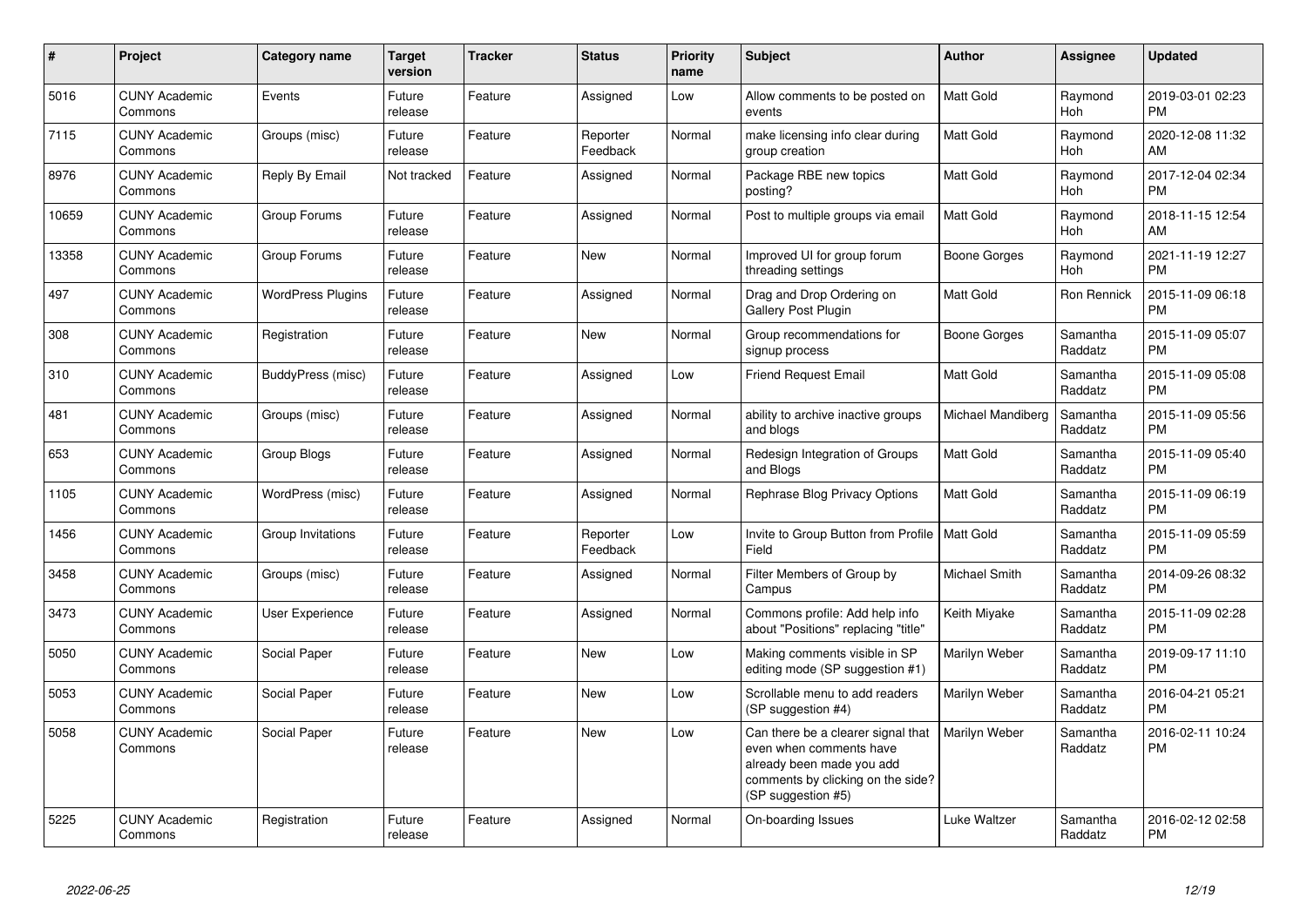| #     | Project                         | <b>Category name</b>    | Target<br>version | <b>Tracker</b> | <b>Status</b>        | <b>Priority</b><br>name | <b>Subject</b>                                                                                                                               | <b>Author</b>    | <b>Assignee</b>     | <b>Updated</b>                |
|-------|---------------------------------|-------------------------|-------------------|----------------|----------------------|-------------------------|----------------------------------------------------------------------------------------------------------------------------------------------|------------------|---------------------|-------------------------------|
| 5397  | <b>CUNY Academic</b><br>Commons | Social Paper            | Future<br>release | Feature        | <b>New</b>           | Normal                  | frustrating to have to<br>enable/disable in SP                                                                                               | Marilyn Weber    | Samantha<br>Raddatz | 2016-04-20 03:39<br><b>PM</b> |
| 6115  | <b>CUNY Academic</b><br>Commons | Publicity               | Not tracked       | Feature        | Assigned             | Normal                  | create digital signage for GC                                                                                                                | Matt Gold        | scott voth          | 2016-10-11 10:09<br><b>PM</b> |
| 9908  | <b>CUNY Academic</b><br>Commons |                         | Not tracked       | Feature        | New                  | Normal                  | Is it possible to send email<br>updates to users (or an email<br>address not on the list) for only a<br>single page AFTER being<br>prompted? | Michael Shields  | scott voth          | 2018-06-11 01:34<br><b>PM</b> |
| 14394 | <b>CUNY Academic</b><br>Commons |                         | Not tracked       | Feature        | <b>New</b>           | Normal                  | Commons News Site - redesign                                                                                                                 | scott voth       | scott voth          | 2021-09-14 10:46<br>AM        |
| 14787 | <b>CUNY Academic</b><br>Commons | <b>Plugin Packages</b>  | Future<br>release | Feature        | <b>New</b>           | Normal                  | Creating a "Design" plugin<br>package                                                                                                        | Laurie Hurson    | scott voth          | 2022-04-27 04:56<br><b>PM</b> |
| 4635  | <b>CUNY Academic</b><br>Commons | Authentication          | Future<br>release | Feature        | <b>New</b>           | Normal                  | Allow non-WP authentication                                                                                                                  | Boone Gorges     | Sonja Leix          | 2019-03-01 02:05<br><b>PM</b> |
| 11789 | <b>CUNY Academic</b><br>Commons | Courses                 | Future<br>release | Feature        | <b>New</b>           | Normal                  | Ability to remove item from<br>Courses list                                                                                                  | Laurie Hurson    | Sonja Leix          | 2019-09-24 12:28<br><b>PM</b> |
| 11834 | <b>CUNY Academic</b><br>Commons | <b>Group Files</b>      | Future<br>release | Feature        | <b>New</b>           | Normal                  | Improved tools for managing<br>group file folders                                                                                            | Boone Gorges     | Sonja Leix          | 2019-09-06 03:55<br><b>PM</b> |
| 5316  | <b>CUNY Academic</b><br>Commons | <b>User Experience</b>  | Future<br>release | Feature        | Assigned             | Normal                  | Prompt user email address<br>updates                                                                                                         | Matt Gold        | Stephen Real        | 2016-12-21 03:30<br><b>PM</b> |
| 9643  | <b>CUNY Academic</b><br>Commons | Publicity               | Not tracked       | Feature        | <b>New</b>           | Normal                  | Create a page on the Commons<br>for logos etc.                                                                                               | Stephen Real     | Stephen Real        | 2018-04-24 10:53<br>AM        |
| 1423  | <b>CUNY Academic</b><br>Commons | BuddyPress (misc)       | Future<br>release | Feature        | Assigned             | Low                     | Show an avatar for pingback<br>comment activity items                                                                                        | Boone Gorges     | <b>Tahir Butt</b>   | 2016-10-24 12:03<br><b>PM</b> |
| 3090  | <b>CUNY Academic</b><br>Commons | Twitter page            | Future<br>release | Feature        | Assigned             | Normal                  | Prevent Retweets from showing<br>up on Commons twitter page                                                                                  | Matt Gold        | <b>Tahir Butt</b>   | 2016-10-24 11:31<br>AM        |
| 6426  | <b>CUNY Academic</b><br>Commons | Spam/Spam<br>Prevention | Future<br>release | Feature        | Assigned             | Normal                  | Force captcha on all comments?                                                                                                               | <b>Matt Gold</b> | <b>Tahir Butt</b>   | 2016-10-24 02:06<br><b>PM</b> |
| 5581  | <b>CUNY Academic</b><br>Commons | Analytics               | Future<br>release | Feature        | Assigned             | Normal                  | <b>Explore alternatives to Google</b><br>Analytics                                                                                           | Matt Gold        | Valerie<br>Townsend | 2020-04-17 03:12<br><b>PM</b> |
| 5679  | <b>CUNY Academic</b><br>Commons | Analytics               | Not tracked       | Feature        | <b>New</b>           | Normal                  | Logged In Users for GA                                                                                                                       | Valerie Townsend | Valerie<br>Townsend | 2016-06-11 09:49<br>AM        |
| 10273 | <b>CUNY Academic</b><br>Commons | Registration            | Not tracked       | Support        | Reporter<br>Feedback | Normal                  | users combining CF and campus<br>address                                                                                                     | Marilyn Weber    |                     | 2019-09-18 10:58<br>AM        |
| 10657 | <b>CUNY Academic</b><br>Commons |                         | Not tracked       | Support        | Reporter<br>Feedback | Normal                  | child theme problems                                                                                                                         | Marilyn Weber    |                     | 2018-11-08 01:19<br><b>PM</b> |
| 10982 | <b>CUNY Academic</b><br>Commons | Domain Mapping          | Not tracked       | Support        | Reporter<br>Feedback | Normal                  | <b>CNAME</b> question                                                                                                                        | scott voth       |                     | 2019-01-22 04:29<br><b>PM</b> |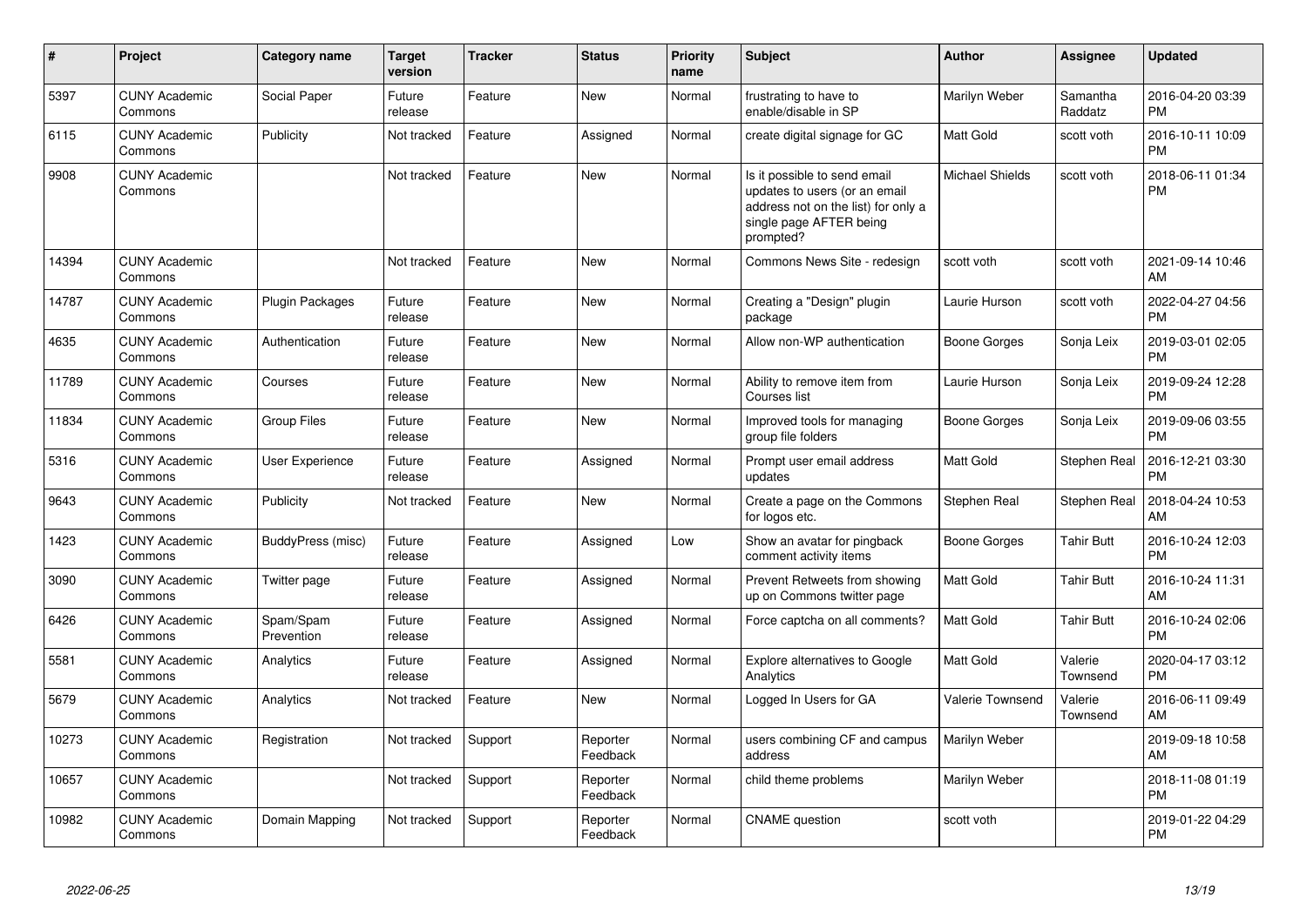| #     | Project                         | <b>Category name</b>      | <b>Target</b><br>version | <b>Tracker</b> | <b>Status</b>        | <b>Priority</b><br>name | <b>Subject</b>                                                   | <b>Author</b> | <b>Assignee</b> | <b>Updated</b>                |
|-------|---------------------------------|---------------------------|--------------------------|----------------|----------------------|-------------------------|------------------------------------------------------------------|---------------|-----------------|-------------------------------|
| 11509 | <b>CUNY Academic</b><br>Commons |                           | Not tracked              | Support        | Reporter<br>Feedback | Normal                  | deleted Page causing a Menu<br>problem?                          | Marilyn Weber |                 | 2019-06-04 09:54<br>AM        |
| 11519 | <b>CUNY Academic</b><br>Commons |                           | Not tracked              | Support        | Assigned             | Normal                  | comment option not appearing                                     | Marilyn Weber |                 | 2019-09-24 10:28<br>AM        |
| 11771 | <b>CUNY Academic</b><br>Commons |                           | Not tracked              | Support        | Reporter<br>Feedback | Normal                  | post displays in sections                                        | Marilyn Weber |                 | 2019-08-20 10:34<br>AM        |
| 11787 | <b>CUNY Academic</b><br>Commons |                           | Not tracked              | Support        | Reporter<br>Feedback | Normal                  | automated comments notifications<br>on ZenDesk                   | Marilyn Weber |                 | 2019-08-26 06:18<br><b>PM</b> |
| 11788 | <b>CUNY Academic</b><br>Commons | <b>WordPress Plugins</b>  | Future<br>release        | Support        | Reporter<br>Feedback | Normal                  | Plugin Request - Browse Aloud                                    | scott voth    |                 | 2019-09-24 08:42<br>AM        |
| 11848 | <b>CUNY Academic</b><br>Commons |                           | Not tracked              | Support        | Hold                 | Normal                  | a Dean of Faculty wants to share<br>a large file                 | Marilyn Weber |                 | 2019-09-24 08:44<br>AM        |
| 12328 | <b>CUNY Academic</b><br>Commons |                           | Not tracked              | Support        | New                  | Normal                  | Sign up Code for Non-CUNY<br>Faculty                             | Laurie Hurson |                 | 2020-01-28 10:25<br>AM        |
| 12350 | <b>CUNY Academic</b><br>Commons | <b>Blogs (BuddyPress)</b> | Not tracked              | Support        | Reporter<br>Feedback | Normal                  | <b>URL</b> creation problem                                      | Marilyn Weber |                 | 2020-02-03 11:27<br>AM        |
| 12352 | <b>CUNY Academic</b><br>Commons |                           | Not tracked              | Support        | <b>New</b>           | Normal                  | "posts list" page builder block<br>option                        | Marilyn Weber |                 | 2020-02-03 01:29<br><b>PM</b> |
| 13034 | <b>CUNY Academic</b><br>Commons |                           | Not tracked              | Support        | Reporter<br>Feedback | Normal                  | a site is asking people to join the<br>Commons to get a download | Marilyn Weber |                 | 2020-07-12 07:23<br>AM        |
| 13255 | <b>CUNY Academic</b><br>Commons |                           | Not tracked              | Support        | Reporter<br>Feedback | Normal                  | Accessibility problems                                           | Marilyn Weber |                 | 2020-09-01 05:48<br><b>PM</b> |
| 13975 | <b>CUNY Academic</b><br>Commons | Social Paper              | Not tracked              | Support        | Reporter<br>Feedback | Normal                  | can't approve comments on<br>Social Paper paper                  | Marilyn Weber |                 | 2021-02-12 09:33<br>AM        |
| 14074 | <b>CUNY Academic</b><br>Commons | WordPress (misc)          | Not tracked              | Support        | Reporter<br>Feedback | Normal                  | page password protection<br>problem                              | Marilyn Weber |                 | 2021-03-02 11:03<br>AM        |
| 14398 | <b>CUNY Academic</b><br>Commons |                           | Not tracked              | Support        | Reporter<br>Feedback | Normal                  | Events plug-in notification<br>problem                           | Marilyn Weber |                 | 2021-05-11 11:21<br>AM        |
| 14538 | <b>CUNY Academic</b><br>Commons |                           | Not tracked              | Support        | Reporter<br>Feedback | Normal                  | <b>Weebly To Commons</b>                                         | Laurie Hurson |                 | 2021-09-14 10:47<br>AM        |
| 14784 | <b>CUNY Academic</b><br>Commons |                           |                          | Support        | Reporter<br>Feedback | Normal                  | User report of logo problem when<br>using Customizer theme       | Marilyn Weber |                 | 2021-09-17 10:25<br>AM        |
| 14842 | <b>CUNY Academic</b><br>Commons |                           | Not tracked              | Support        | Reporter<br>Feedback | Normal                  | Question about widgets and block<br>editor                       | Gina Cherry   |                 | 2021-10-06 03:01<br><b>PM</b> |
| 14900 | <b>CUNY Academic</b><br>Commons |                           | Not tracked              | Support        | Reporter<br>Feedback | Normal                  | previous theme?                                                  | Marilyn Weber |                 | 2021-10-25 10:31<br>AM        |
| 14911 | <b>CUNY Academic</b><br>Commons | <b>WordPress Themes</b>   | Not tracked              | Support        | <b>New</b>           | Normal                  | Twentytwentyone theme                                            | Marilyn Weber |                 | 2021-10-28 10:37<br>AM        |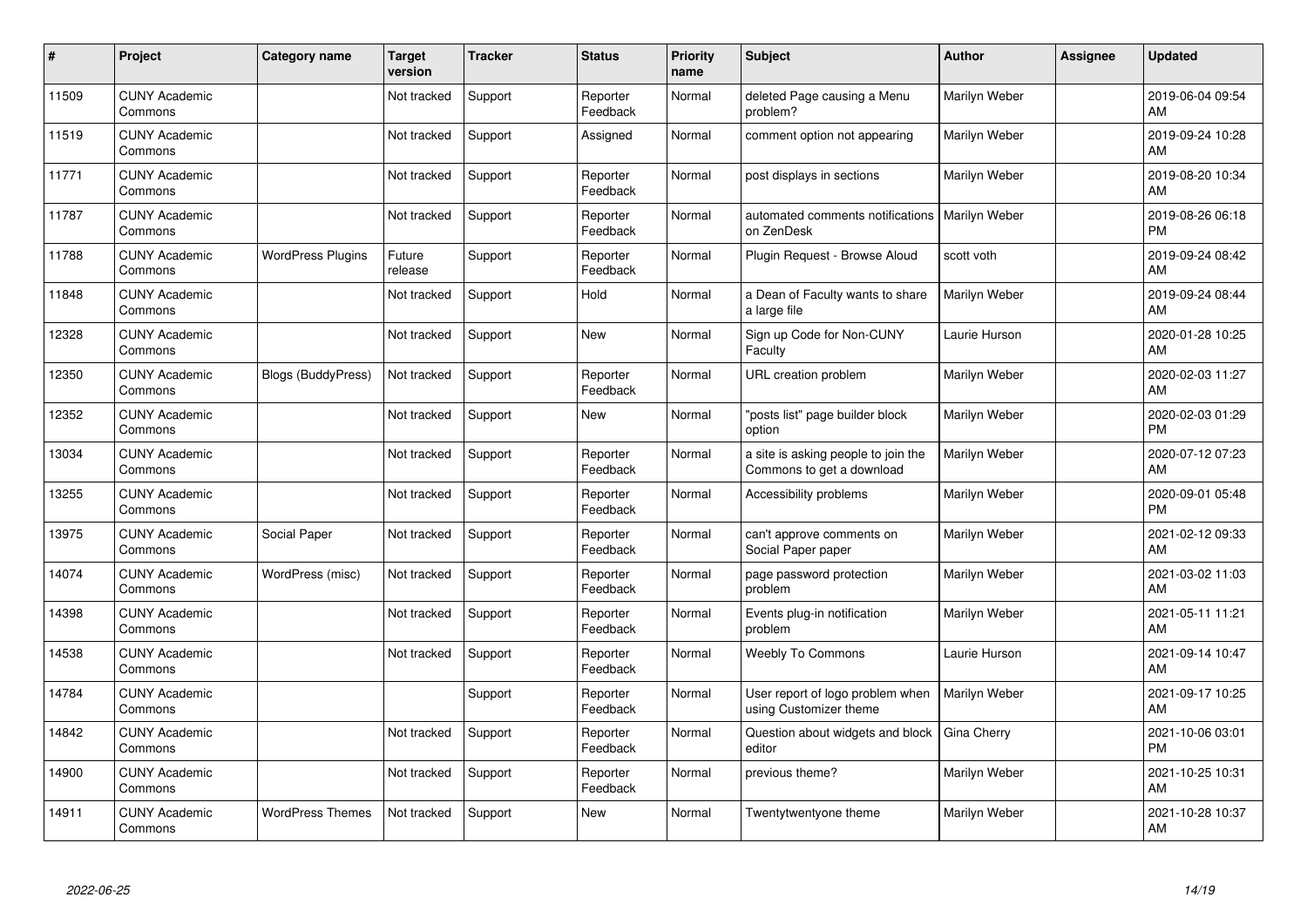| ∦     | Project                         | <b>Category name</b>     | <b>Target</b><br>version | <b>Tracker</b> | <b>Status</b>        | <b>Priority</b><br>name | <b>Subject</b>                                                     | <b>Author</b>    | <b>Assignee</b>  | <b>Updated</b>                |
|-------|---------------------------------|--------------------------|--------------------------|----------------|----------------------|-------------------------|--------------------------------------------------------------------|------------------|------------------|-------------------------------|
| 15045 | <b>CUNY Academic</b><br>Commons |                          |                          | Support        | <b>New</b>           | Normal                  | no result for KCeL in the search<br>box on the commons             | Marilyn Weber    |                  | 2021-12-10 11:29<br>AM        |
| 15169 | <b>CUNY Academic</b><br>Commons |                          | 2.0.2                    | Support        | Reporter<br>Feedback | Normal                  | new Prelude website zipfiles for<br>custom theme and other files.  | Marilyn Weber    |                  | 2022-06-14 11:36<br>AM        |
| 15176 | <b>CUNY Academic</b><br>Commons |                          | Not tracked              | Support        | Reporter<br>Feedback | Normal                  | Archiving Q Writing & Old<br>Wordpress Sites on the Commons        | Laurie Hurson    |                  | 2022-02-08 10:28<br>AM        |
| 15260 | <b>CUNY Academic</b><br>Commons |                          |                          | Support        | Reporter<br>Feedback | Normal                  | Diacritical markings   European<br><b>Stages</b>                   | Marilyn Weber    |                  | 2022-02-04 08:16<br>AM        |
| 15370 | <b>CUNY Academic</b><br>Commons |                          |                          | Support        | Reporter<br>Feedback | Normal                  | All-in-One Event Calendar?                                         | Marilyn Weber    |                  | 2022-02-17 11:03<br>AM        |
| 15565 | <b>CUNY Academic</b><br>Commons |                          |                          | Support        | <b>New</b>           | Normal                  | Events - send updates to an email<br>listserv                      | Marilyn Weber    |                  | 2022-03-10 01:06<br><b>PM</b> |
| 15655 | <b>CUNY Academic</b><br>Commons |                          | 2.0.2                    | Support        | Reporter<br>Feedback | Normal                  | Event Aggregator plugin?                                           | Marilyn Weber    |                  | 2022-06-14 11:36<br>AM        |
| 15685 | <b>CUNY Academic</b><br>Commons |                          |                          | Support        | <b>New</b>           | High                    | problem with chrome?                                               | Marilyn Weber    |                  | 2022-04-25 03:40<br><b>PM</b> |
| 15816 | <b>CUNY Academic</b><br>Commons |                          | Not tracked              | Support        | <b>New</b>           | Normal                  | slow loading at SPS                                                | Marilyn Weber    |                  | 2022-04-05 01:26<br><b>PM</b> |
| 16099 | <b>CUNY Academic</b><br>Commons |                          |                          | Support        | Reporter<br>Feedback | Normal                  | request for Newsletter Glue                                        | Marilyn Weber    |                  | 2022-05-13 12:14<br><b>PM</b> |
| 9207  | <b>CUNY Academic</b><br>Commons |                          | Future<br>release        | Support        | Reporter<br>Feedback | Normal                  | display dashboards made in<br>Tableau?                             | Marilyn Weber    | Boone<br>Gorges  | 2018-04-10 10:42<br>AM        |
| 9211  | <b>CUNY Academic</b><br>Commons | <b>WordPress Plugins</b> | Future<br>release        | Support        | Reporter<br>Feedback | Normal                  | Auto-Role Setting in Forum Plugin<br><b>Causing Some Confusion</b> | Luke Waltzer     | Boone<br>Gorges  | 2018-03-13 11:44<br>AM        |
| 9941  | <b>CUNY Academic</b><br>Commons | Wiki                     | Not tracked              | Support        | Assigned             | Normal                  | Wiki functionality                                                 | <b>Matt Gold</b> | Boone<br>Gorges  | 2018-06-26 10:57<br>AM        |
| 11386 | <b>CUNY Academic</b><br>Commons | WordPress - Media        | Not tracked              | Support        | Reporter<br>Feedback | Normal                  | disappearing images                                                | scott voth       | Boone<br>Gorges  | 2019-05-14 10:32<br>AM        |
| 11449 | <b>CUNY Academic</b><br>Commons | WordPress - Media        | Not tracked              | Support        | Reporter<br>Feedback | Normal                  | Cloning Media Library for JITP<br>from Staging to Production Site  | Patrick DeDauw   | Boone<br>Gorges  | 2019-05-13 12:00<br><b>PM</b> |
| 11496 | <b>CUNY Academic</b><br>Commons | Public Portfolio         | 1.15.2                   | Support        | New                  | Normal                  | Replace Twitter Icon on Member<br>Portfolio page                   | scott voth       | Boone<br>Gorges  | 2019-06-06 01:03<br><b>PM</b> |
| 15767 | <b>CUNY Academic</b><br>Commons | WordPress (misc)         |                          | Support        | New                  | Normal                  | Site loading slowly                                                | scott voth       | Boone<br>Gorges  | 2022-04-04 08:56<br><b>PM</b> |
| 12382 | <b>CUNY Academic</b><br>Commons | Membership               | Not tracked              | Support        | <b>New</b>           | Normal                  | Email request change                                               | Marilyn Weber    | Marilyn<br>Weber | 2020-02-06 12:56<br><b>PM</b> |
| 2175  | <b>CUNY Academic</b><br>Commons | WordPress (misc)         | Not tracked              | Support        | Assigned             | Normal                  | Subscibe 2 vs. Jetpack<br>subscription options                     | local admin      | Matt Gold        | 2016-01-26 04:58<br><b>PM</b> |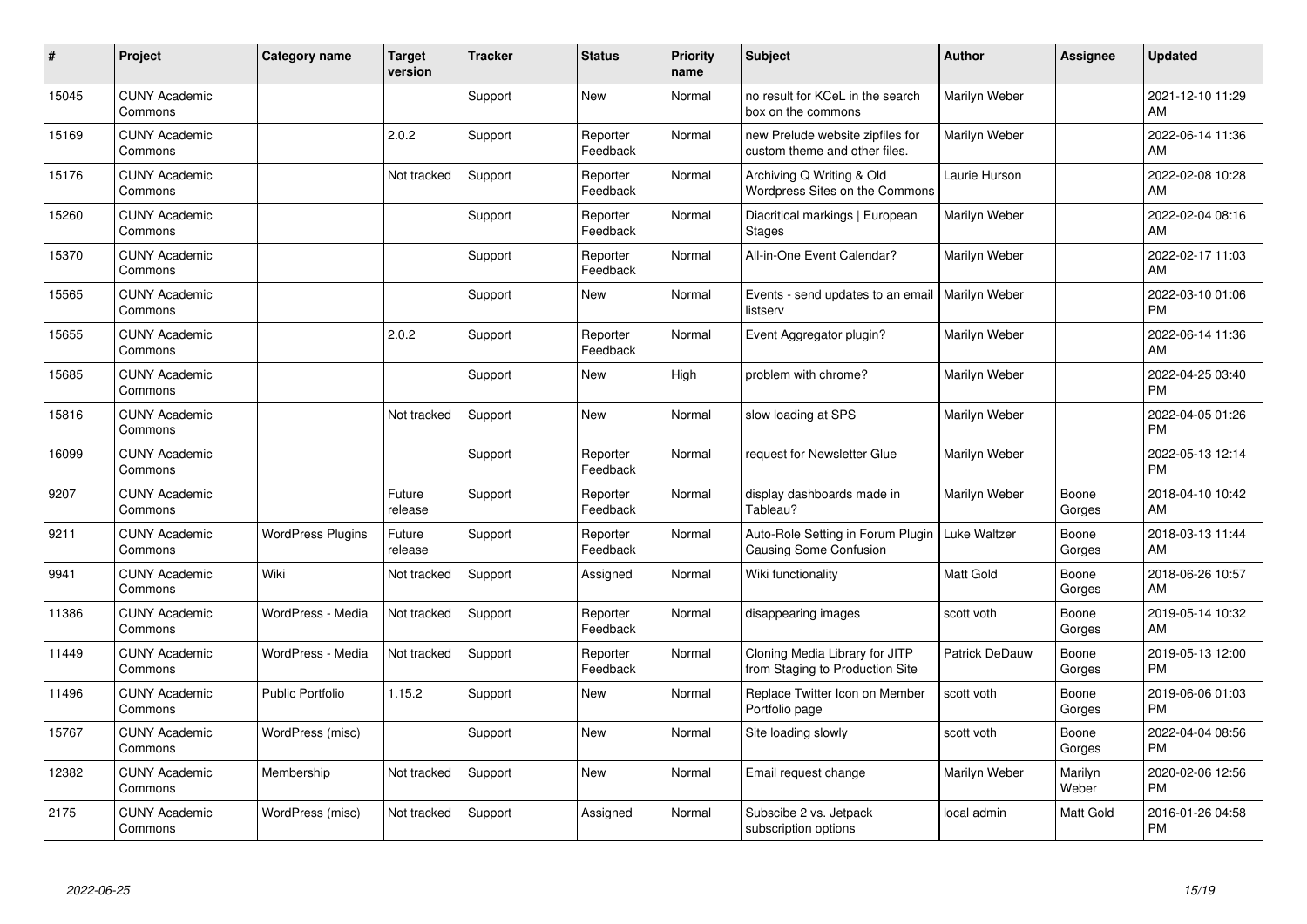| #     | Project                         | <b>Category name</b>     | Target<br>version | <b>Tracker</b> | <b>Status</b>                       | <b>Priority</b><br>name | <b>Subject</b>                                                  | <b>Author</b>    | <b>Assignee</b>       | <b>Updated</b>                |
|-------|---------------------------------|--------------------------|-------------------|----------------|-------------------------------------|-------------------------|-----------------------------------------------------------------|------------------|-----------------------|-------------------------------|
| 8607  | <b>CUNY Academic</b><br>Commons |                          | Not tracked       | Support        | <b>New</b>                          | Normal                  | Paypal?                                                         | Marilyn Weber    | Matt Gold             | 2018-05-15 01:37<br><b>PM</b> |
| 10839 | <b>CUNY Academic</b><br>Commons | About page               | Not tracked       | Support        | <b>New</b>                          | Normal                  | <b>Mission Statement Needs</b><br>Revision                      | scott voth       | Matt Gold             | 2018-12-26 10:58<br>AM        |
| 11493 | <b>CUNY Academic</b><br>Commons | Domain Mapping           | Not tracked       | Support        | Reporter<br>Feedback                | Normal                  | Domain Mapping Request - Talia<br>Schaffer                      | scott voth       | Matt Gold             | 2019-08-06 08:39<br>AM        |
| 11545 | <b>CUNY Academic</b><br>Commons | <b>WordPress Plugins</b> | Not tracked       | Support        | <b>New</b>                          | Normal                  | Twitter searches in WordPress                                   | Gina Cherry      | <b>Matt Gold</b>      | 2019-09-23 01:03<br><b>PM</b> |
| 12484 | <b>CUNY Academic</b><br>Commons |                          | Not tracked       | Support        | Reporter<br>Feedback                | Normal                  | Sign up Code for COIL Course<br>starting in March               | Laurie Hurson    | Matt Gold             | 2020-03-02 02:26<br><b>PM</b> |
| 3492  | <b>CUNY Academic</b><br>Commons | <b>WordPress Themes</b>  | Future<br>release | Support        | Assigned                            | Normal                  | Add CBOX theme to the<br>Commons                                | scott voth       | Raymond<br><b>Hoh</b> | 2014-10-08 05:55<br><b>PM</b> |
| 9729  | <b>CUNY Academic</b><br>Commons | <b>SEO</b>               | Not tracked       | Support        | <b>New</b>                          | Normal                  | 503 Errors showing on<br>newlaborforum.cuny.edu                 | Diane Krauthamer | Raymond<br>Hoh        | 2018-05-22 04:48<br><b>PM</b> |
| 11149 | <b>CUNY Academic</b><br>Commons |                          | Not tracked       | Support        | Reporter<br>Feedback                | Normal                  | comments getting blocked                                        | Marilyn Weber    | Raymond<br><b>Hoh</b> | 2019-03-26 11:40<br>AM        |
| 11624 | <b>CUNY Academic</b><br>Commons | WordPress (misc)         | Not tracked       | Support        | <b>New</b>                          | Normal                  | Change pages into posts or swap<br>database for a Commons site? | Stephen Klein    | Raymond<br><b>Hoh</b> | 2019-07-09 11:04<br>AM        |
| 12004 | <b>CUNY Academic</b><br>Commons |                          | Not tracked       | Support        | Reporter<br>Feedback                | Normal                  | Notifications for spam blog<br>comments                         | Gina Cherry      | Raymond<br>Hoh        | 2019-11-01 12:05<br><b>PM</b> |
| 12741 | <b>CUNY Academic</b><br>Commons | <b>WordPress Plugins</b> | Not tracked       | Support        | Reporter<br>Feedback                | Normal                  | Tableau Public Viz Block                                        | Marilyn Weber    | Raymond<br><b>Hoh</b> | 2020-05-12 11:00<br>AM        |
| 13286 | <b>CUNY Academic</b><br>Commons |                          | Not tracked       | Support        | New                                 | Normal                  | problem connecting with<br>WordPress app                        | Marilyn Weber    | Raymond<br><b>Hoh</b> | 2020-09-08 11:16<br>AM        |
| 13946 | <b>CUNY Academic</b><br>Commons | <b>WordPress Plugins</b> | 2.1.0             | Support        | Assigned                            | Normal                  | <b>Custom Embed handler For</b><br>OneDrive files               | scott voth       | Raymond<br><b>Hoh</b> | 2022-05-26 10:46<br>AM        |
| 14439 | <b>CUNY Academic</b><br>Commons | Spam/Spam<br>Prevention  | 2.0.2             | Support        | Assigned                            | Normal                  | Aprroved comments held for<br>moderation                        | Laurie Hurson    | Raymond<br><b>Hoh</b> | 2022-06-14 11:36<br>AM        |
| 14983 | <b>CUNY Academic</b><br>Commons | WordPress (misc)         | Not tracked       | Support        | Reporter<br>Feedback                | Normal                  | "Read More" tag not working                                     | Rebecca Krisel   | Raymond<br>Hoh        | 2021-11-23 01:17<br><b>PM</b> |
| 14994 | <b>CUNY Academic</b><br>Commons | cdev.gc.cuny.edu         | Not tracked       | Support        | In Progress                         | Normal                  | Clear Cache on CDEV                                             | scott voth       | Raymond<br><b>Hoh</b> | 2021-12-07 03:51<br><b>PM</b> |
| 15978 | <b>CUNY Academic</b><br>Commons | WordPress - Media        | 2.0.2             | Support        | Reporter<br>Feedback                | Normal                  | tex files?                                                      | Marilyn Weber    | Raymond<br><b>Hoh</b> | 2022-06-14 11:36<br>AM        |
| 16110 | <b>CUNY Academic</b><br>Commons |                          |                   | Support        | Reporter<br>Feedback                | Normal                  | remove Creative Commons<br>license from pages?                  | Marilyn Weber    | Raymond<br>Hoh        | 2022-05-17 06:11<br><b>PM</b> |
| 16291 | <b>CUNY Academic</b><br>Commons | Site cloning             | 2.0.2             | Support        | Staged for<br>Production<br>Release | Normal                  | Images coming up blank in Media<br>Library                      | Marilyn Weber    | Raymond<br><b>Hoh</b> | 2022-06-23 08:28<br><b>PM</b> |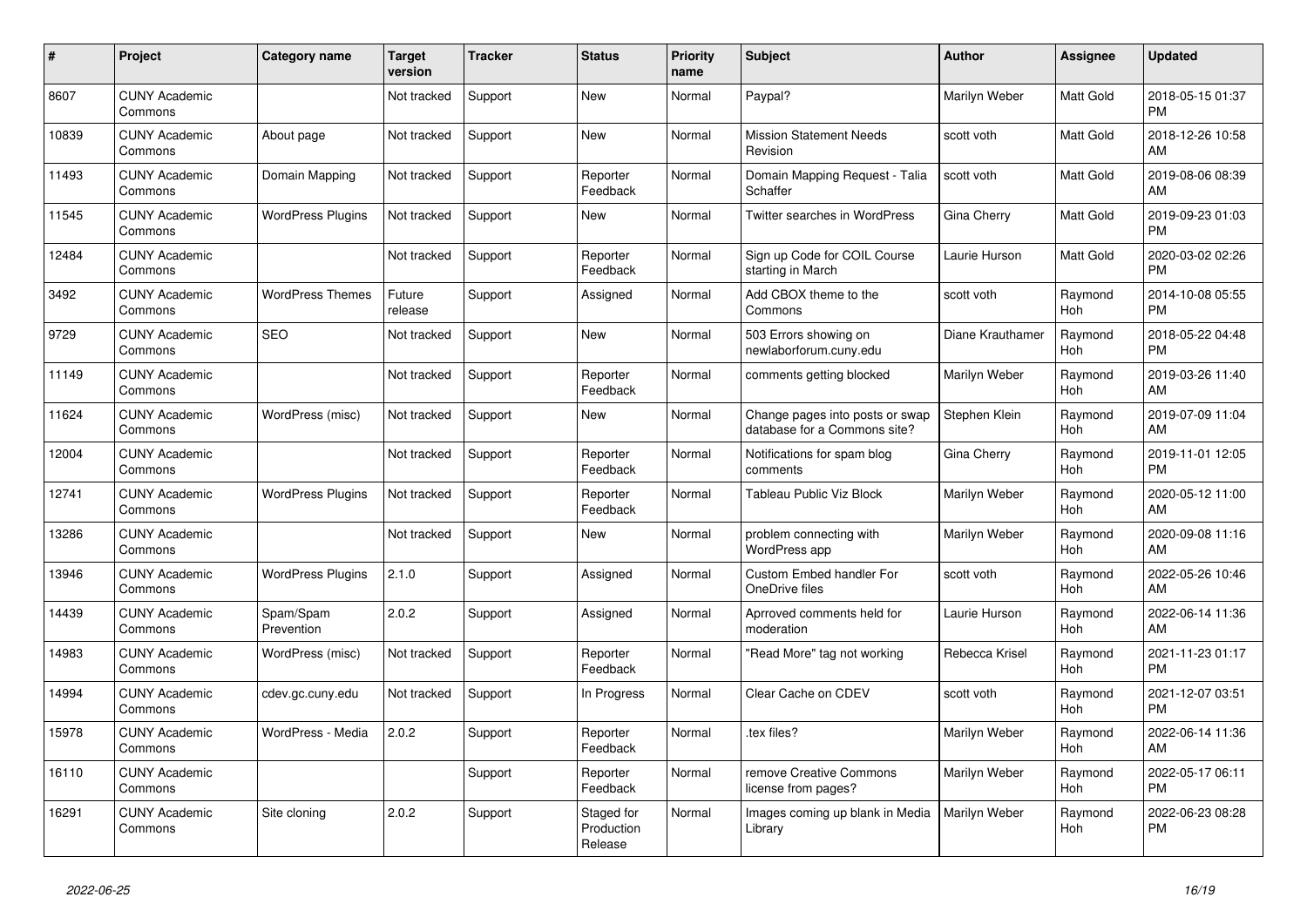| $\#$  | Project                         | <b>Category name</b>     | <b>Target</b><br>version | <b>Tracker</b> | <b>Status</b>        | <b>Priority</b><br>name | <b>Subject</b>                                                                     | <b>Author</b>      | <b>Assignee</b>       | <b>Updated</b>                |
|-------|---------------------------------|--------------------------|--------------------------|----------------|----------------------|-------------------------|------------------------------------------------------------------------------------|--------------------|-----------------------|-------------------------------|
| 4986  | <b>CUNY Academic</b><br>Commons | ZenDesk                  | Not tracked              | Support        | Assigned             | Normal                  | Prepare documentation for<br>Zendesk re web widget                                 | Matt Gold          | Samantha<br>Raddatz   | 2016-02-25 03:09<br><b>PM</b> |
| 5826  | <b>CUNY Academic</b><br>Commons | <b>WordPress Plugins</b> | Future<br>release        | Support        | Reporter<br>Feedback | Normal                  | <b>Remove Subscription Options</b><br>plugin from directory                        | Sarah Morgano      | Sarah<br>Morgano      | 2016-10-21 04:14<br><b>PM</b> |
| 636   | <b>CUNY Academic</b><br>Commons | WordPress (misc)         | Not tracked              | Support        | Assigned             | Normal                  | Create Lynda.com-like Table of<br>Contents for Prospective Tutorial<br>Screencasts | Matt Gold          | scott voth            | 2016-02-23 03:12<br><b>PM</b> |
| 11883 | <b>CUNY Academic</b><br>Commons | Help/Codex               | Not tracked              | Support        | <b>New</b>           | Normal                  | Need Embedding Help Page<br>Update (Tableau)                                       | Anthony Wheeler    | scott voth            | 2019-09-24 08:49<br>AM        |
| 12247 | <b>CUNY Academic</b><br>Commons | Publicity                | Not tracked              | Support        | <b>New</b>           | Normal                  | Screenshot of First Commons<br>Homepage                                            | scott voth         | scott voth            | 2020-01-14 12:08<br><b>PM</b> |
| 4070  | <b>CUNY Academic</b><br>Commons | Analytics                | Not tracked              | Support        | Assigned             | Normal                  | Request for JITP site analytics                                                    | Matt Gold          | Seth Persons          | 2016-02-23 03:09<br><b>PM</b> |
| 8666  | <b>CUNY Academic</b><br>Commons | Teaching                 | Not tracked              | Documentation  | Assigned             | Normal                  | Create Teaching on the<br>Commons Resource Page                                    | Matt Gold          | Laurie Hurson         | 2019-09-23 03:16<br><b>PM</b> |
| 2666  | <b>CUNY Academic</b><br>Commons | About page               | Not tracked              | Documentation  | Assigned             | Normal                  | <b>Update About Text</b>                                                           | <b>Chris Stein</b> | Luke Waltzer          | 2016-03-04 11:19<br>AM        |
| 12392 | <b>CUNY Academic</b><br>Commons | Help/Codex               | Not tracked              | Documentation  | <b>New</b>           | Normal                  | <b>Updates to Common Commons</b><br>Questions on Help Page                         | scott voth         | Margaret<br>Galvan    | 2020-02-11 10:53<br>AM        |
| 3524  | <b>CUNY Academic</b><br>Commons | Documentation            | Not tracked              | Documentation  | Assigned             | Normal                  | Post describing all you can do<br>when starting up a new<br>blog/group             | Matt Gold          | scott voth            | 2014-10-04 12:56<br><b>PM</b> |
| 3565  | <b>CUNY Academic</b><br>Commons | My Commons               | Not tracked              | Documentation  | <b>New</b>           | Normal                  | Load Newest inconsistencies                                                        | <b>Chris Stein</b> | scott voth            | 2015-11-09 01:16<br><b>PM</b> |
| 9015  | <b>CUNY Academic</b><br>Commons | Groups (misc)            | Not tracked              | Outreach       | Assigned             | Normal                  | Email group admins the email<br>addresses of their groups                          | Matt Gold          | Matt Gold             | 2018-01-02 09:54<br>AM        |
| 3369  | <b>CUNY Academic</b><br>Commons | Reply By Email           | Not tracked              | Outreach       | Hold                 | Normal                  | Release reply by email to WP<br>plugin directory                                   | Matt Gold          | Raymond<br><b>Hoh</b> | 2016-03-01 12:46<br><b>PM</b> |
| 6014  | <b>CUNY Academic</b><br>Commons | Publicity                | Future<br>release        | Publicity      | Reporter<br>Feedback | Normal                  | Google search listing                                                              | Matt Gold          | Boone<br>Gorges       | 2016-09-21 03:48<br><b>PM</b> |
| 14504 | <b>CUNY Academic</b><br>Commons |                          | Not tracked              | Publicity      | Reporter<br>Feedback | Normal                  | Adding showcases to home page<br>menu                                              | Laurie Hurson      | Boone<br>Gorges       | 2022-01-19 03:26<br><b>PM</b> |
| 14475 | <b>CUNY Academic</b><br>Commons |                          | Not tracked              | Publicity      | <b>New</b>           | Normal                  | <b>OER Showcase Page</b>                                                           | Laurie Hurson      | Laurie Hurson         | 2021-09-14 10:46<br>AM        |
| 3509  | <b>CUNY Academic</b><br>Commons | Publicity                | 1.7                      | Publicity      | <b>New</b>           | Normal                  | Create 1.7 digital signage imagery                                                 | Micki Kaufman      | Marilyn<br>Weber      | 2014-10-01 12:40<br><b>PM</b> |
| 3506  | <b>CUNY Academic</b><br>Commons | Publicity                | 1.7                      | Publicity      | <b>New</b>           | Normal                  | Prepare 1.7 email messaging                                                        | Micki Kaufman      | Micki<br>Kaufman      | 2014-10-01 12:36<br><b>PM</b> |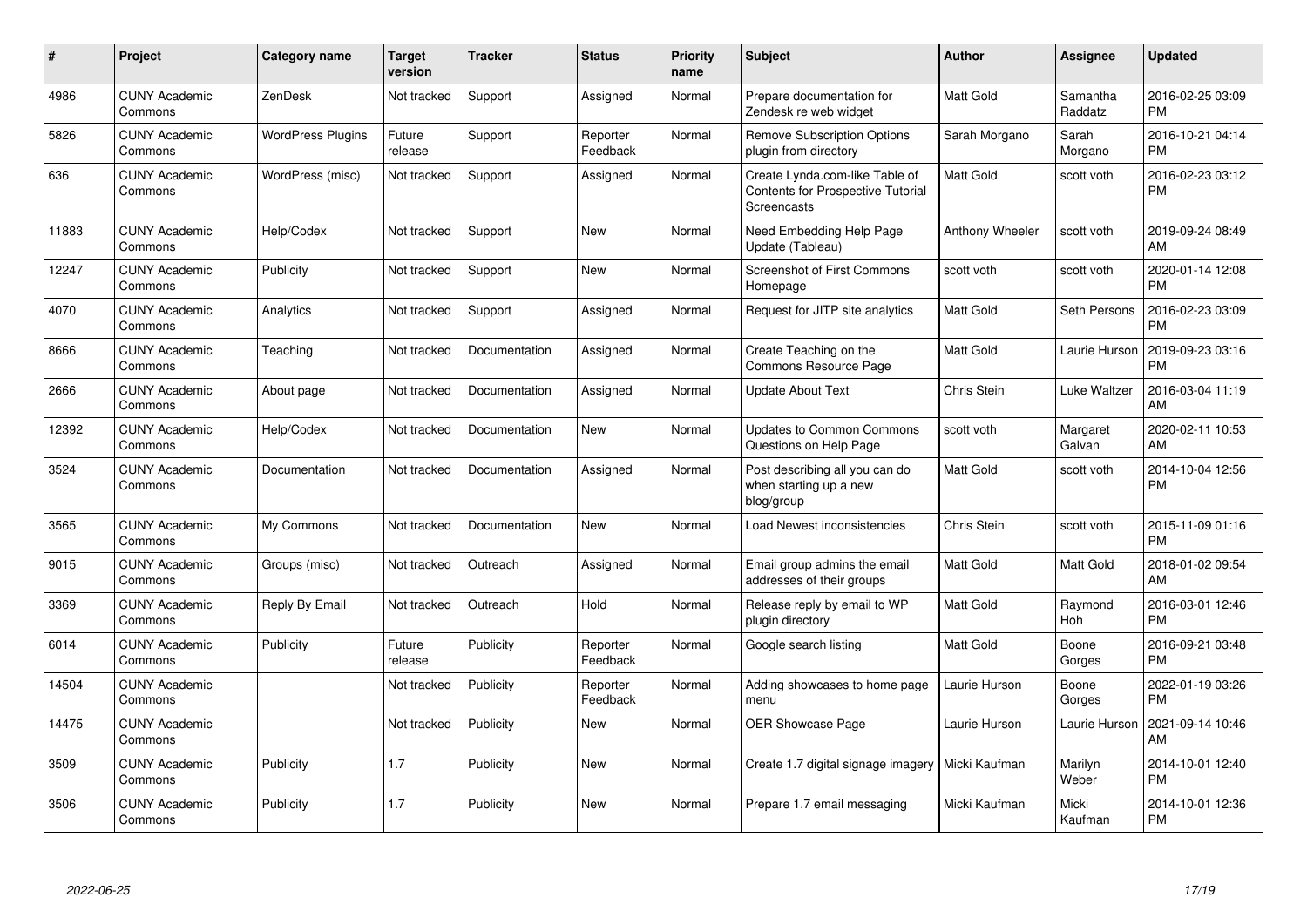| #     | Project                         | <b>Category name</b>    | Target<br>version | <b>Tracker</b> | <b>Status</b> | <b>Priority</b><br>name | <b>Subject</b>                                                                       | <b>Author</b>           | <b>Assignee</b>       | <b>Updated</b>                |
|-------|---------------------------------|-------------------------|-------------------|----------------|---------------|-------------------------|--------------------------------------------------------------------------------------|-------------------------|-----------------------|-------------------------------|
| 11393 | <b>CUNY Academic</b><br>Commons |                         | Not tracked       | Publicity      | New           | Normal                  | After 1.15 release, ceate a hero<br>slide and post about adding a site<br>to a group | scott voth              | Patrick<br>Sweeney    | 2019-05-14 10:32<br>AM        |
| 5298  | <b>CUNY Academic</b><br>Commons |                         | Not tracked       | Publicity      | New           | Normal                  | Survey Pop-Up Text                                                                   | Samantha Raddatz        | Samantha<br>Raddatz   | 2016-03-22 12:27<br><b>PM</b> |
| 2612  | <b>CUNY Academic</b><br>Commons |                         | Not tracked       | Publicity      | Assigned      | Normal                  | Pinterest site for the Commons                                                       | local admin             | Sarah<br>Morgano      | 2016-03-04 11:19<br>AM        |
| 3510  | <b>CUNY Academic</b><br>Commons | Publicity               | 1.7               | Publicity      | Assigned      | Normal                  | Post on the News Blog re: 'My<br>Commons'                                            | Micki Kaufman           | Sarah<br>Morgano      | 2014-10-15 11:18<br>AM        |
| 3511  | <b>CUNY Academic</b><br>Commons | Publicity               | 1.7               | Publicity      | Assigned      | Normal                  | Social media for 1.7                                                                 | Micki Kaufman           | Sarah<br>Morgano      | 2014-10-14 03:32<br><b>PM</b> |
| 6665  | <b>CUNY Academic</b><br>Commons |                         | Not tracked       | Publicity      | New           | Normal                  | Dead Link in 1.10 announcement<br>post                                               | Paige Dupont            | <b>Stephen Real</b>   | 2016-12-01 03:11<br><b>PM</b> |
| 11843 | <b>CUNY Academic</b><br>Commons | WordPress (misc)        | Future<br>release | Design/UX      | <b>New</b>    | Normal                  | Tweaking the Gutenberg Editor<br>Interface                                           | Laurie Hurson           |                       | 2022-04-26 12:00<br><b>PM</b> |
| 4592  | <b>CUNY Academic</b><br>Commons | Events                  | Future<br>release | Design/UX      | New           | Normal                  | Event Creation - Venue Dropdown<br>Slow                                              | Samantha Raddatz        | Boone<br>Gorges       | 2015-09-14 04:56<br><b>PM</b> |
| 4903  | <b>CUNY Academic</b><br>Commons | Events                  | Future<br>release | Design/UX      | Assigned      | Normal                  | Improving visual appearance of<br>event calendars                                    | Matt Gold               | Boone<br>Gorges       | 2016-10-13 11:51<br>AM        |
| 5182  | <b>CUNY Academic</b><br>Commons | Social Paper            | Future<br>release | Design/UX      | New           | Normal                  | "Publishing" a private paper on<br>social paper?                                     | Raffi<br>Khatchadourian | Boone<br>Gorges       | 2016-10-13 04:12<br><b>PM</b> |
| 15210 | <b>CUNY Academic</b><br>Commons | Analytics               | Not tracked       | Design/UX      | <b>New</b>    | Normal                  | Google Analytics improvements                                                        | Colin McDonald          | Boone<br>Gorges       | 2022-05-24 10:47<br>AM        |
| 860   | <b>CUNY Academic</b><br>Commons | Design                  | Future<br>release | Design/UX      | Assigned      | Normal                  | <b>Standardize Button Treatment</b><br><b>Across the Commons</b>                     | Chris Stein             | Chris Stein           | 2014-05-01 09:45<br>AM        |
| 3059  | <b>CUNY Academic</b><br>Commons | Group Forums            | Future<br>release | Design/UX      | <b>New</b>    | Normal                  | Forum Post Permissable Content<br><b>Explanatory Text</b>                            | <b>Chris Stein</b>      | Chris Stein           | 2015-04-02 11:27<br>AM        |
| 6298  | <b>CUNY Academic</b><br>Commons | <b>User Experience</b>  | Not tracked       | Design/UX      | Assigned      | Normal                  | Examine data from survey                                                             | Matt Gold               | Margaret<br>Galvan    | 2016-10-14 12:16<br><b>PM</b> |
| 4225  | <b>CUNY Academic</b><br>Commons | <b>DiRT</b> Integration | Future<br>release | Design/UX      | <b>New</b>    | Normal                  | Add information to DIRT page (in<br>Create a Group)                                  | Samantha Raddatz        | Matt Gold             | 2015-06-26 03:14<br><b>PM</b> |
| 6392  | <b>CUNY Academic</b><br>Commons | Group Forums            | Future<br>release | Design/UX      | Assigned      | Low                     | Composition/Preview Panes in<br>Forum Posts                                          | Luke Waltzer            | Paige Dupont          | 2016-10-21 04:26<br><b>PM</b> |
| 7624  | <b>CUNY Academic</b><br>Commons | BuddyPress (misc)       | Future<br>release | Design/UX      | <b>New</b>    | Normal                  | <b>BP</b> Notifications                                                              | Luke Waltzer            | Paige Dupont          | 2017-02-08 10:43<br><b>PM</b> |
| 3577  | <b>CUNY Academic</b><br>Commons | My Commons              | Future<br>release | Design/UX      | Assigned      | Normal                  | Replies to items in My Commons                                                       | Matt Gold               | Raymond<br><b>Hoh</b> | 2015-04-09 05:19<br><b>PM</b> |
| 4027  | <b>CUNY Academic</b><br>Commons | Commons In A Box        | Not tracked       | Design/UX      | Assigned      | Normal                  | Usability review of CBOX update<br>procedures                                        | Matt Gold               | Samantha<br>Raddatz   | 2015-05-11 06:36<br><b>PM</b> |